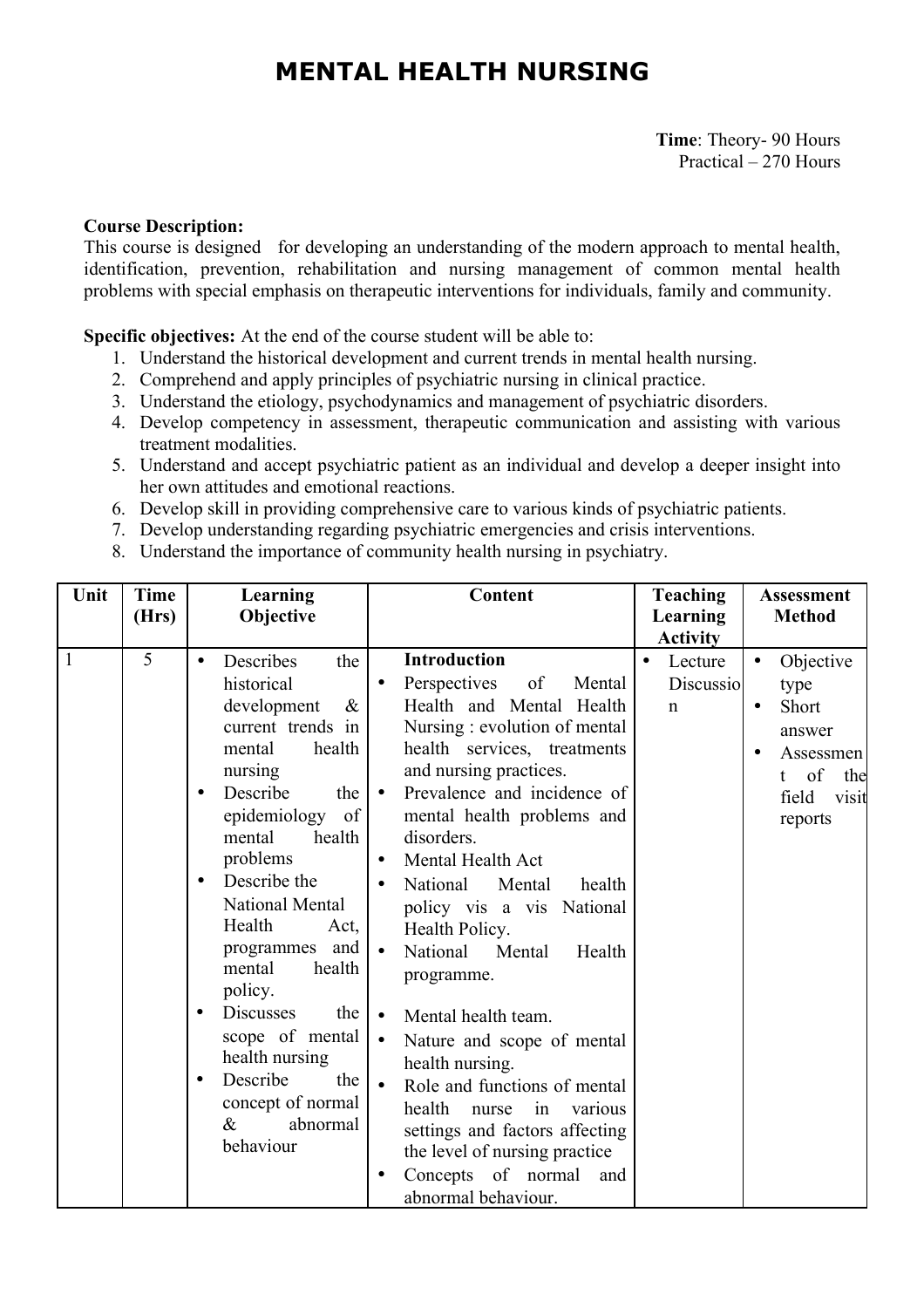| $\overline{2}$ | 5 | Defines<br>the<br>$\bullet$<br>various<br>terms<br>used<br>mental<br>1n<br>health Nursing.<br>Explains<br>the<br>$\bullet$<br>classification<br>of<br>mental disorders.<br>Explain<br>$\bullet$<br>psychodynamics<br>maladaptive<br>of<br>behaviour.<br><b>Discuss</b><br>the<br>$\bullet$<br>etiological factors,<br>psychopathology<br>of<br>mental<br>disorders.<br>Explain<br>the<br>$\bullet$<br>Principles<br>and<br>standards<br>of<br>Health<br>Mental<br>Nursing.<br>Describe<br>the<br>$\bullet$<br>conceptual<br>models of mental<br>health nursing. | Principles and Concepts of<br><b>Mental Health Nursing</b><br>Definition : mental health<br>nursing and terminology<br>used<br>Classification<br>of<br>mental<br>$\bullet$<br>disorders: ICD.<br>Review of personality<br>development, defense<br>mechanisms.<br>Maladaptive behaviour of<br>individuals<br>and<br>groups:<br>stress, crises and disaster(s).<br>Etiology: bio-psycho-social<br>factors.<br>Psychopathology of mental<br>disorders:<br>review<br>of<br>structure and function of<br>brain, limbic system and<br>abnormal<br>neuro<br>transmission.<br>Principles of Mental health<br>$\bullet$<br>Nursing.<br>Standards of Mental health<br>$\bullet$<br>Nursing practice.<br>Conceptual models and the<br>$\bullet$<br>role of nurse:<br>Existential Model.<br>Psycho-analytical models.<br>2.<br>3.<br>Behavioral; models. | Lecture<br>$\bullet$<br>discussion<br>Explain<br>$\bullet$<br>using<br>Charts.<br>Review of<br>$\bullet$<br>personality<br>developme<br>nt.  | Essay type<br>$\bullet$<br>Short<br>$\bullet$<br>answer.<br>Objective<br>$\bullet$<br>type                     |
|----------------|---|-----------------------------------------------------------------------------------------------------------------------------------------------------------------------------------------------------------------------------------------------------------------------------------------------------------------------------------------------------------------------------------------------------------------------------------------------------------------------------------------------------------------------------------------------------------------|----------------------------------------------------------------------------------------------------------------------------------------------------------------------------------------------------------------------------------------------------------------------------------------------------------------------------------------------------------------------------------------------------------------------------------------------------------------------------------------------------------------------------------------------------------------------------------------------------------------------------------------------------------------------------------------------------------------------------------------------------------------------------------------------------------------------------------------------|----------------------------------------------------------------------------------------------------------------------------------------------|----------------------------------------------------------------------------------------------------------------|
| 3              | 8 | Describe<br>nature,<br>purpose<br>and<br>of<br>process<br>assessment of<br>mental health<br>status                                                                                                                                                                                                                                                                                                                                                                                                                                                              | Interpersonal model.<br>4.<br><b>Assessment</b><br>of<br>mental  <br>health status.<br>History taking.<br>$\bullet$<br>Mental status examination.<br>$\bullet$<br>Mini<br>mental<br>$\bullet$<br>status<br>examination.<br>Neurological examination:<br>$\bullet$<br>Review.<br>Investigations:<br>Related<br>$\bullet$<br>Blood chemistry, EEG, CT<br>& MRI.<br>Psychological tests Role<br>$\bullet$<br>responsibilities<br>and<br>of<br>nurse.                                                                                                                                                                                                                                                                                                                                                                                            | Lecture<br>$\bullet$<br>Discussion<br>Demonstrat $  \bullet$<br>ion<br>Practice<br>$\bullet$<br>session<br>Clinical<br>$\bullet$<br>practice | Short<br>٠<br>answer<br>Objective<br>type<br>Assessment<br>$\bullet$<br>of<br>skills<br>check<br>with<br>list. |
| $\overline{4}$ | 6 | Identify<br>$\bullet$<br>therapeutic<br>communication<br>techniques<br>Describe<br>$\bullet$<br>therapeutic<br>relationship.                                                                                                                                                                                                                                                                                                                                                                                                                                    | <b>Therapeutic</b><br>communication<br>and<br>nurse-patient relationship<br>Therapeutic<br>$\bullet$<br>communication:<br>types,<br>techniques, characteristics                                                                                                                                                                                                                                                                                                                                                                                                                                                                                                                                                                                                                                                                              | Lecture<br>$\bullet$<br>discussion<br>Demonstrat<br>$\bullet$<br>ion<br>Role play<br>$\bullet$<br>Process<br>$\bullet$                       | Short<br>$\bullet$<br>answer<br>Objective<br>$\bullet$<br>type                                                 |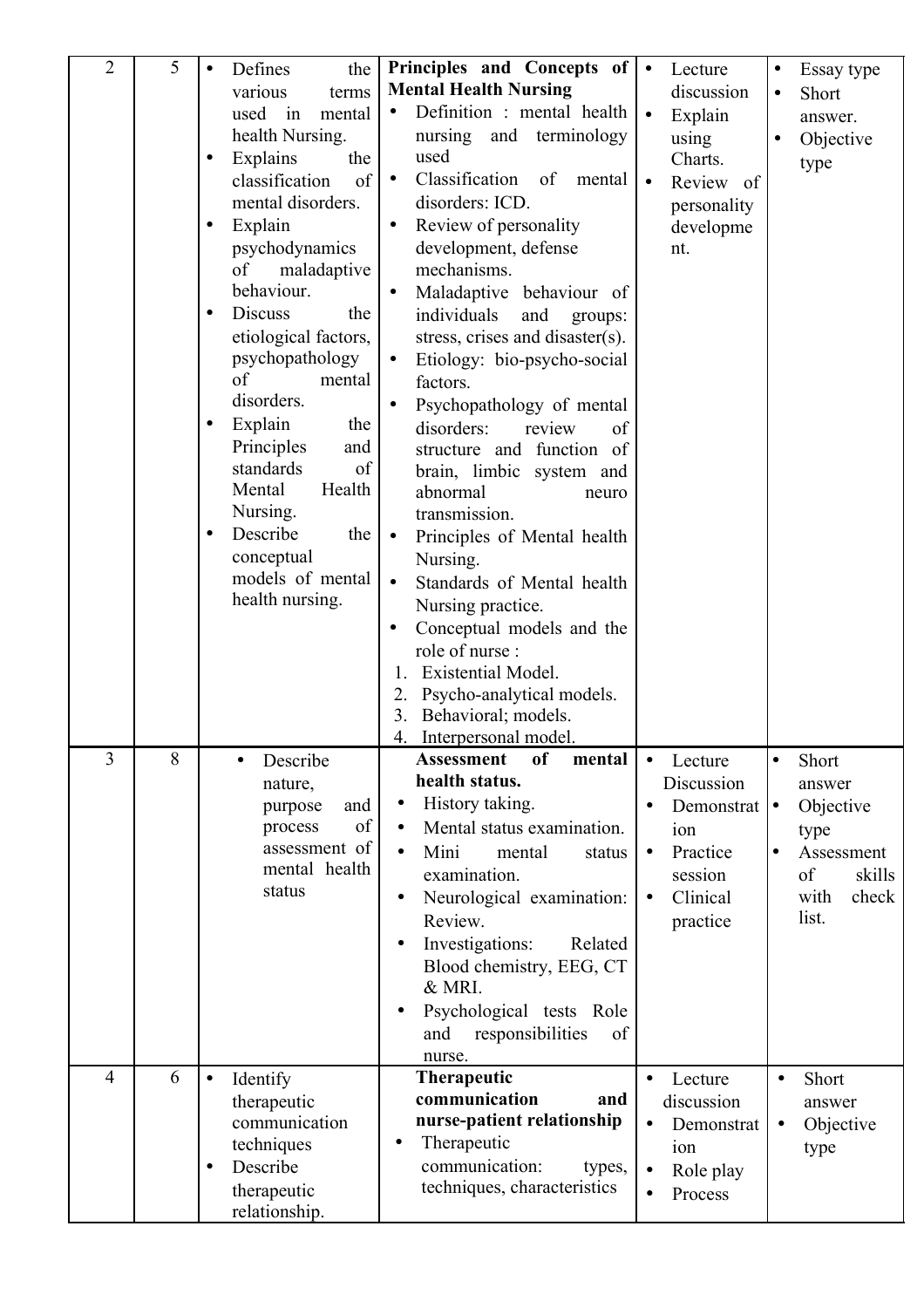|   |    | Describe<br>$\bullet$<br>therapeutic<br>impasse and its<br>intervention.                                                                                                                                                                                                                                                                | Types of relationship,<br>$\bullet$<br>Ethics and responsibilities<br>$\bullet$<br>Elements of nurse patient<br>$\bullet$<br>contract<br>Review of technique of<br>$\bullet$<br>IPR- Johari Window<br>Goals, phases,<br>tasks,<br>$\bullet$<br>therapeutic techniques.<br>Therapeutic impasse and<br>its intervention                                                                                                                                                                                                                                                                                                                                                                                                          | recording                                                                                                                                                                     |                                                                                          |
|---|----|-----------------------------------------------------------------------------------------------------------------------------------------------------------------------------------------------------------------------------------------------------------------------------------------------------------------------------------------|--------------------------------------------------------------------------------------------------------------------------------------------------------------------------------------------------------------------------------------------------------------------------------------------------------------------------------------------------------------------------------------------------------------------------------------------------------------------------------------------------------------------------------------------------------------------------------------------------------------------------------------------------------------------------------------------------------------------------------|-------------------------------------------------------------------------------------------------------------------------------------------------------------------------------|------------------------------------------------------------------------------------------|
| 5 | 14 | Explain treatment<br>l.<br>modalities<br>and<br>therapies used in<br>disorders<br>mental<br>and role of the<br>nurse.                                                                                                                                                                                                                   | <b>Treatment modalities and</b><br>therapies used in mental<br>disorders.<br>Psycho Pharmacology<br>Psychological therapies<br>$\bullet$<br>Therapeutic<br>community,<br>psycho<br>therapy<br>Individual<br>psycho-<br>$\sim$ 1.<br>analytical, cognitive<br>$\&$<br>supportive, family, Group,<br>Behavioral, Play Psycho-<br>drama,<br>Music,<br>Dance,<br>Light<br>Recreational<br>and<br>Relaxation<br>therapy,<br>therapies<br>Yoga,<br>Meditation, bio feedback.<br>Alternative<br>of<br>systems<br>medicine.<br>Psychosocial rehabilitation<br>process<br>Occupational therapy.<br>Physical Therapy: electro<br>convulsive therapy.<br>Geriatric<br>considerations<br>$\bullet$<br>Role of nurse in above<br>therapies. | Lecture<br>$\bullet$<br>discussion<br>Demonstrati<br>$\bullet$<br>on<br>Group<br>$\bullet$<br>work.<br>Practice<br>$\bullet$<br>session<br>Clinical<br>$\bullet$<br>practice. | Essay type<br>Short<br>$\bullet$<br>answers<br>Objective<br>type                         |
| 6 | 5  | Describe<br>the<br>$\bullet$<br>etiology, psycho-<br>pathology clinical<br>manifestations,<br>diagnostic criteria<br>and management<br>of patients with<br>Schizophrenia,<br>and<br>other<br>psychotic<br>disorders<br>Geriatric<br>$\bullet$<br>considerations<br>Follow-up<br>and<br>$\bullet$<br>home care<br>and<br>rehabilitation. | Nursing management of $\bullet$<br>$\bullet$<br>patient<br>with<br>Schizophrenia, and other $\cdot$<br>psychotic disorders<br>Classification: ICD<br>$\bullet$<br>$\bullet$<br>Etiology,<br>psycho-<br>pathology, types, clinical $\bullet$<br>manifestations, diagnosis<br><b>Nursing</b><br>Assessment-<br>History,<br>Physical<br>and<br>mental assessment.<br>Treatment modalities and<br>nursing management<br>of<br>patients with Schizophrenia<br>and<br>other<br>psychotic<br>disorders<br>Geriatric considerations                                                                                                                                                                                                    | Lecture<br>discussion<br>Case<br>discussion<br>Case<br>presentation<br>Clinical<br>practice                                                                                   | Essay type<br>Short<br>answers<br>Assessment<br>of<br>patient<br>managemen<br>t problems |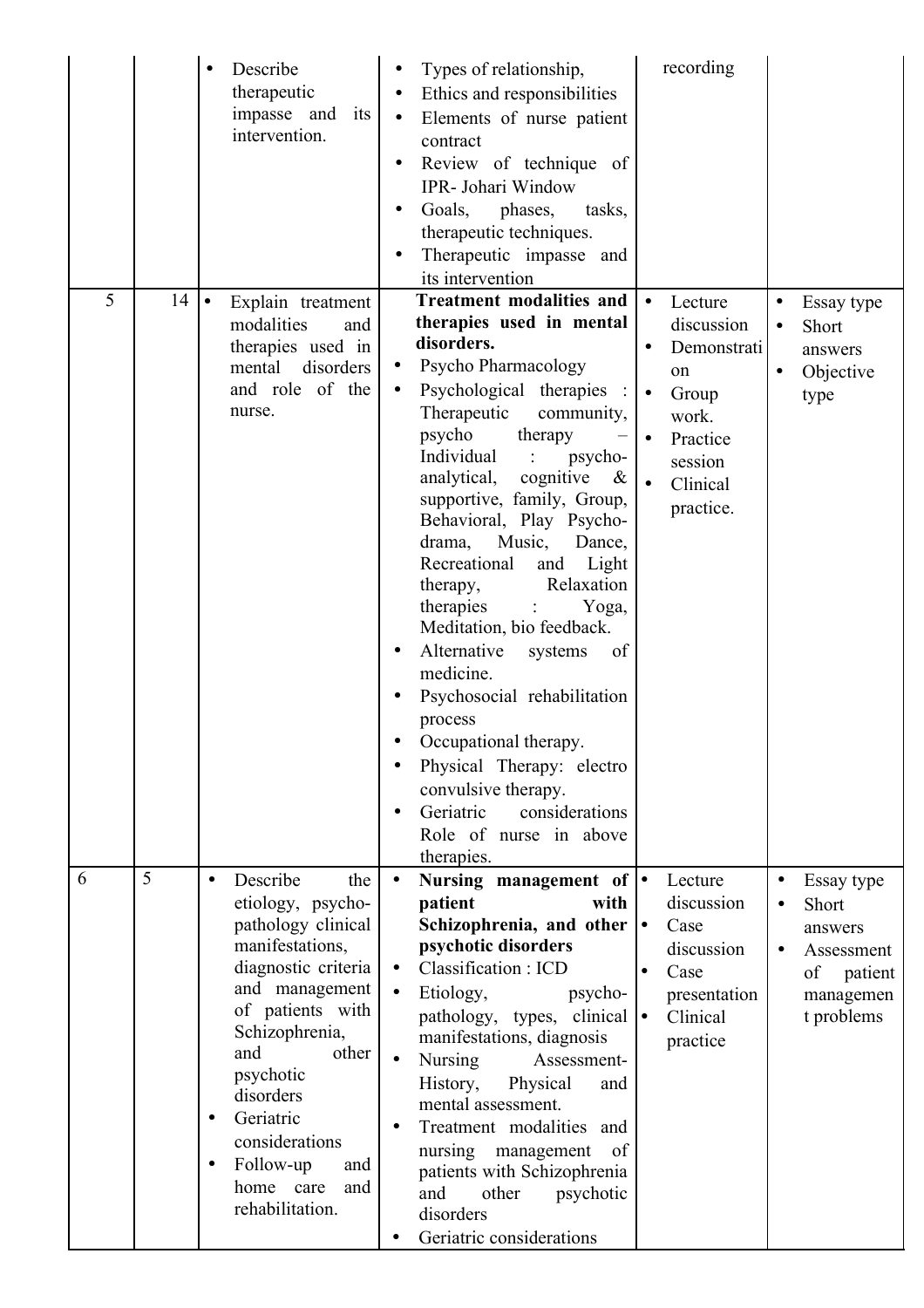|   |   |                                                                                                                                                                                                                                                 | $Follow - up$ and home care<br>and rehabilitation                                                                                                                                                                                                                                                                                                                                                                                                                                                                                                                                                                                                                                                                                         |                                                                                                                                                  |                                                                                                                                 |
|---|---|-------------------------------------------------------------------------------------------------------------------------------------------------------------------------------------------------------------------------------------------------|-------------------------------------------------------------------------------------------------------------------------------------------------------------------------------------------------------------------------------------------------------------------------------------------------------------------------------------------------------------------------------------------------------------------------------------------------------------------------------------------------------------------------------------------------------------------------------------------------------------------------------------------------------------------------------------------------------------------------------------------|--------------------------------------------------------------------------------------------------------------------------------------------------|---------------------------------------------------------------------------------------------------------------------------------|
| 7 | 5 | Describe<br>the<br>$\bullet$<br>etiology, psycho-<br>pathology clinical<br>manifestations,<br>diagnostic criteria<br>and management<br>of patients with<br>mood disorders.                                                                      | Nursing management of $\bullet$<br>patient<br>with<br>mood<br>disorders<br>Mood disorders :<br>Bipolar affective<br>disorder, Mania<br>depression and<br>dysthamia etc.<br>Etiology, psycho-<br>pathology, clinical<br>manifestations,<br>diagnosis.<br><b>Nursing</b><br>Assessment-<br>History, Physical<br>and<br>mental assessment.<br>Treatment modalities<br>and nursing<br>management of patients<br>with mood disorders<br>Geriatric considerations<br>$\bullet$<br>Follow-up<br>and<br>home<br>care and rehabilitation                                                                                                                                                                                                           | Lecture<br>discussion<br>Case<br>$\bullet$<br>discussion<br>Case<br>$\bullet$<br>presentation<br>Clinical<br>$\bullet$<br>practice               | Essay type<br>٠<br>Short<br>answers<br>Assessment<br>$\bullet$<br>of patient<br>manageme<br>nt problems                         |
| 8 | 8 | Describe<br>the<br>$\bullet$<br>etiology,<br>psycho-<br>pathology,<br>clinical<br>manifestation<br>diagnostic<br>S,<br>criteria<br>and<br>management<br>patients<br>of<br>with neurotic,<br>stress related<br>and<br>somatization<br>disorders. | Nursing management of<br>with<br>patient<br>neurotic,<br>related<br><b>stress</b><br>and<br>somatization disorders<br>Anxiety disorder, Phobias,<br>Dissociation<br>and<br>disorder,<br>Conversion<br>Obsessive<br>compulsive<br>disorder,<br>somatoform<br>disorders, Post traumatic<br>stress disorder.<br>Etiology,<br>psycho-<br>$\bullet$<br>pathology,<br>clinical<br>manifestations, diagnosis<br><b>Nursing</b><br>Assessment-<br>$\bullet$<br>History,<br>Physical<br>and<br>mental assessment<br>Treatment modalities and<br>nursing<br>- of<br>management<br>patients<br>with<br>neurotic,<br>related<br>stress<br>and<br>somatization disorders.<br>Geriatric considerations<br>Follow-up and home care<br>and rehabilitation | $\bullet$<br>Lecture<br>discussion<br>Case<br>$\bullet$<br>discussion<br>Case<br>$\bullet$<br>presentatio<br>$\mathbf n$<br>Clinical<br>practice | Essay type<br>$\bullet$<br>Short<br>$\bullet$<br>answers<br>Assessment<br>$\bullet$<br>of<br>patient<br>managemen<br>t problems |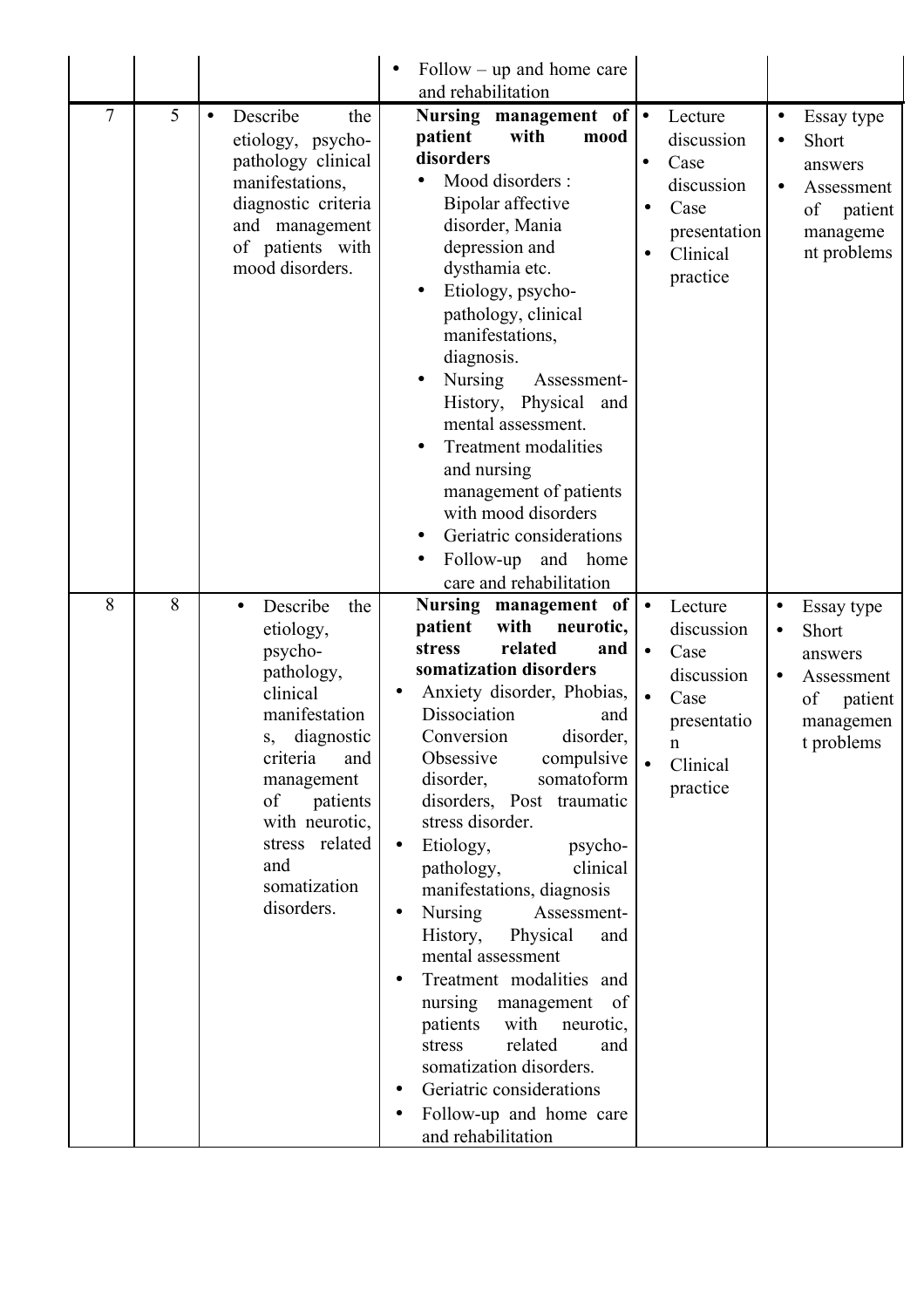| 9  | 5              | Describe<br>the<br>etiology,<br>psycho-<br>pathology,<br>clinical<br>manifestation<br>diagnostic<br>$S_{\gamma}$<br>criteria<br>and<br>management<br>of<br>patients<br>with<br>substance use<br>disorders  | Nursing management of<br>$\bullet$<br>Lecture<br>patient with substance use<br>discussion<br>disorders<br>Case<br>$\bullet$<br>Commonly<br>used<br>$\bullet$<br>discussion<br>psychotropic<br>substance<br>Case<br>$\bullet$<br>Classification,<br>forms,<br>presentatio<br>routes, action, intoxication<br>$\mathbf n$<br>and withdrawal<br>Clinical<br>$\bullet$<br>Etiology of<br>dependence:<br>$\bullet$<br>practice<br>tolerance, psychological and<br>physical<br>dependence,<br>withdrawal<br>syndrome,<br>diagnosis,<br><b>Nursing</b><br>Assessment-<br>$\bullet$<br>History, Physical, mental<br>assessment and drug assay<br>Treatment<br>(detoxification,<br>$\bullet$<br>and<br>antabuse<br>narcotic<br>antagonist therapy and harm<br>reduction)<br>and<br>nursing<br>management of<br>patients<br>with<br>substance<br>use<br>disorders.<br>Geriatric considerations<br>Follow-up and home care<br>$\bullet$<br>and rehabilitation. | Essay type<br>$\bullet$<br>Short<br>lo<br>answers<br>Assessment<br>lo<br>of<br>patient<br>management<br>problems |
|----|----------------|------------------------------------------------------------------------------------------------------------------------------------------------------------------------------------------------------------|-----------------------------------------------------------------------------------------------------------------------------------------------------------------------------------------------------------------------------------------------------------------------------------------------------------------------------------------------------------------------------------------------------------------------------------------------------------------------------------------------------------------------------------------------------------------------------------------------------------------------------------------------------------------------------------------------------------------------------------------------------------------------------------------------------------------------------------------------------------------------------------------------------------------------------------------------------|------------------------------------------------------------------------------------------------------------------|
| 10 | $\overline{4}$ | Describe<br>$\bullet$<br>the<br>etiology, psycho-<br>pathology, clinical<br>manifestations,<br>diagnostic criteria<br>and management<br>of patients with<br>personality,<br>Sexual and Eating<br>disorders | Nursing management of $\vert \bullet \vert$<br>Lecture<br>patient with Personality,<br>discussion<br><b>Sexual</b><br>Eating $\vert$<br>and<br>Case<br>disorders<br>discussion<br><b>Classification of disorders</b><br>Case<br>Etiology, psycho-pathology,<br>presentation<br>characteristics, diagnosis,<br>Clinical<br><b>Nursing</b><br>Assessment<br>$\bullet$<br>practice<br>History,<br>Physical<br>and<br>mental assessment.<br>Treatment modalities<br>and<br>nursing<br>of<br>management<br>patients with Personality,<br>Sexual and Eating disorders<br>Geriatric considerations<br>$\bullet$<br>Follow-up and home care<br>and rehabilitation                                                                                                                                                                                                                                                                                           | Essay type<br>Short<br>answers<br>Assessment<br>of<br>patient<br>management<br>problems                          |
| 11 | 6              | Describe<br>the<br>etiology, psycho-<br>pathology,<br>clinical<br>manifestations,<br>diagnostic criteria<br>and management<br>of childhood and<br>adolescent<br>including mental<br>deficiency             | Nursing management of<br>Lecture<br>$\bullet$<br>childhood and adolescent<br>discussion<br>disorders<br>including<br>Case<br>mental deficiency<br>discussion<br>Classification<br>٠<br>Case<br>$\bullet$<br>Etiology,<br>psycho-<br>$\bullet$<br>presentatio<br>characteristics,<br>pathology,<br>n<br>diagnosis<br><b>Nursing</b><br>Clinical<br>Assessment-History,<br>$\bullet$<br>Physical, mental and IQ<br>practice<br>assessment<br>Treatment modalities and<br>$\bullet$                                                                                                                                                                                                                                                                                                                                                                                                                                                                    | Essay type<br>Short<br>answers<br>Assessment<br>of patient<br>Manageme<br>$\bullet$<br>nt<br>problems            |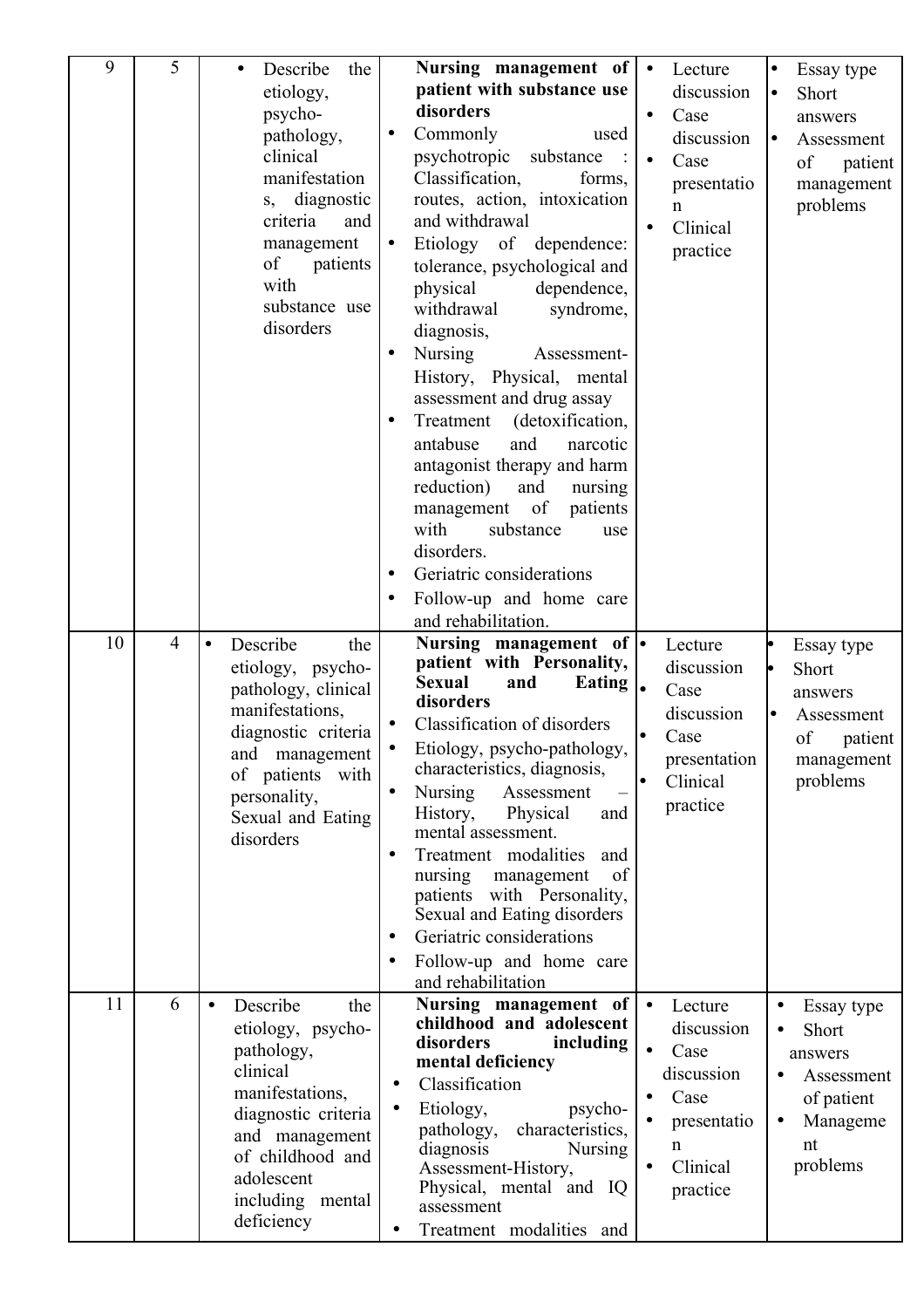| 12 | 5              | Describe<br>the<br>etiology psycho-<br>pathology,<br>clinical<br>manifestations,<br>diagnostic criteria<br>and management<br>of organic brain<br>disorders | nursing management<br>of<br>childhood<br>disorders<br>including mental deficiency<br>Follow-up and home care<br>and rehabilitation<br>Nursing management of<br>organic brain disorders<br>Classification: ICD?<br>$\bullet$<br>Etiology, psycho-pathology,<br>clinical features, diagnosis<br>and Differential diagnosis<br>(parkinsons and alzheimers)<br>$\bullet$<br><b>Nursing</b><br>Assessment-<br>History, Physical, mental<br>and<br>neurological<br>assessment<br>Treatment modalities and<br>nursing<br>of<br>management<br>organic brain disorders<br>Geriatric considerations<br>$\bullet$<br>Follow-up and home care<br>and rehabilitation | Lecture<br>discussion<br>Case<br>$\bullet$<br>discussion<br>Care<br>presentatio<br>$\mathbf n$<br>Clinical<br>practice | Essay type<br>$\bullet$<br>Short<br>answers<br>Assessment<br>$\bullet$<br>of<br>patient<br>management<br>problems |
|----|----------------|------------------------------------------------------------------------------------------------------------------------------------------------------------|---------------------------------------------------------------------------------------------------------------------------------------------------------------------------------------------------------------------------------------------------------------------------------------------------------------------------------------------------------------------------------------------------------------------------------------------------------------------------------------------------------------------------------------------------------------------------------------------------------------------------------------------------------|------------------------------------------------------------------------------------------------------------------------|-------------------------------------------------------------------------------------------------------------------|
| 13 | 6              | Identify<br>$\bullet$<br>psychiatric<br>emergencies<br>and<br>carry out crisis<br>intervention                                                             | Psychiatric<br>emergencies<br>and crisis intervention<br>of<br>psychiatric<br><b>Types</b><br>$\bullet$<br>their<br>and<br>emergencies<br>management<br><b>Stress</b><br>adaptation Model:<br>stress and stressor, coping,<br>resources and mechanism<br>Grief: Theories of grieving<br>principles,<br>process,<br>techniques of counseling<br>Types of crisis<br>Crisis<br>Intervention:<br>Principles, Techniques and<br>Process<br>Geriatric<br>considerations<br>Role and responsibilities of<br>nurse                                                                                                                                              | Lecture<br>discussion<br>Demonstrat<br>$\bullet$<br>ion<br>Practice<br>session<br>Clinical<br>$\bullet$<br>practice    | Short<br>answers<br>Objective<br>$\bullet$<br>type                                                                |
| 14 | $\overline{4}$ | Explain<br>$\bullet$<br>legal<br>aspects applied in<br>mental<br>health<br>settings and role<br>of the nurse                                               | Legal issues in Mental .<br><b>Health Nursing</b><br>The Mental Health Act $\vert$<br>1987:<br>Sections,<br>Act,<br>Articles<br>their<br>and<br>implications etc.<br>Indian lunacy Act. 1912<br>Rights of mentally, ill<br>clients<br>Forensic psychiatry<br>Acts related to narcotic<br>psychotropic<br>and<br>substances and<br>illegal<br>drug trafficking                                                                                                                                                                                                                                                                                           | Lecture<br>discussion<br>Case<br>discussion                                                                            | Short<br>$\bullet$<br>answers<br>Objective<br>$\bullet$<br>type                                                   |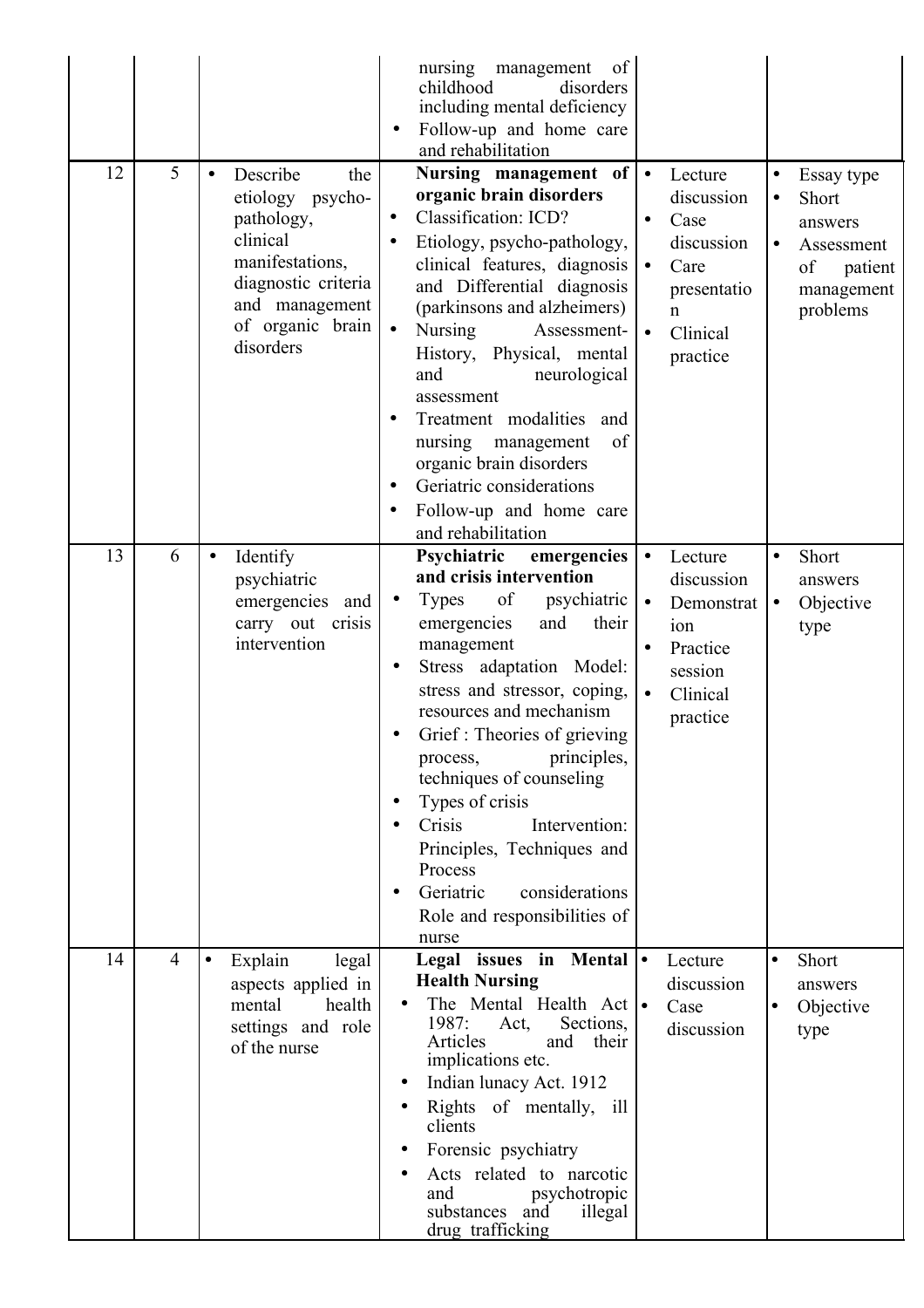|    |                |                                                                                                                                                                        | Admission and discharge<br>procedures<br>Role and responsibilities<br>of nurse                                                                                                                                                                                                                                                                                                                                                                                                                                                                                                                                                                                                                                                                                                                    |                                                                                                                                                                        |                                                                                                         |
|----|----------------|------------------------------------------------------------------------------------------------------------------------------------------------------------------------|---------------------------------------------------------------------------------------------------------------------------------------------------------------------------------------------------------------------------------------------------------------------------------------------------------------------------------------------------------------------------------------------------------------------------------------------------------------------------------------------------------------------------------------------------------------------------------------------------------------------------------------------------------------------------------------------------------------------------------------------------------------------------------------------------|------------------------------------------------------------------------------------------------------------------------------------------------------------------------|---------------------------------------------------------------------------------------------------------|
| 15 | $\overline{4}$ | Describe<br>the<br>$\bullet$<br>of<br>model<br>preventive<br>psychiatry<br>Describe<br>$\bullet$<br>Community<br>Mental<br>health<br>services and role<br>of the nurse | <b>Community Mental Health</b><br><b>Nursing</b><br>Development<br>of<br>Community<br>Mental<br><b>Health Services:</b><br>National Mental Health<br>$\bullet$<br>Programme<br>Institutionalization<br>Versus<br>Deinstitutionalization<br>Model<br>of Preventive<br>$\bullet$<br>psychiatry :Levels of<br>Prevention<br>Mental Health Services<br>available at the primary,<br>secondary,<br>tertiary<br>levels<br>including<br>rehabilitation and Role<br>of nurse<br>Mental<br>Health<br>$\bullet$<br>Agencies: Government<br>and voluntary, National<br>and International<br>Mental health nursing<br>$\bullet$<br>for<br>special<br>issues<br>Children,<br>populations:<br>Adolescence,<br>Women,<br>Victims<br>of<br>Elderly,<br>violence<br>and<br>abuse,<br>Handicapped,<br>HIV/AIDS etc. | Lecture<br>$\bullet$<br>discussion<br>Clinical/fie<br>$\bullet$<br>ld practice<br>Field visits $\bullet$<br>$\bullet$<br>mental<br>to<br>health<br>service<br>agencies | $\bullet$<br>Short<br>answers<br>Objective<br>l.<br>type<br>Assessment<br>of the field<br>visit reports |

#### **References (**Bibliography:**)**

- 1. Gail Wiscars Stuart.Michele T. Laraia. "Principles and practice of psychiatric nursing", 8 th edition, , Elseveir, India Pvt.Ltd. New Delhi 2005
- 2. Michael Gelder, Richard Mayou, Philip Cowen, Shorter oxford text book of psychiatry, Oxford medical publication, 4 the ed. 2001.
- 3. M.S. Bhatia, A concised text Book of Psychiatric Nursing, CBS publishers and distributors, Delhi 2<sup>nd</sup> ed. 1999.
- 4. M.S. Bhatia, Essentials of Psychiatry, CBS publishers and distributors, Delhi
- 5. Mary C Townsend. "Psychiatric Mental Health Nursing". Concept of care, 4<sup>th</sup> edition. F.A.Davis Co. Philadelphia 2003.
- 6. Bimla Kapoor, Psychiatric nursing, Vol. I & II Kumar publishing house Delhi, 2001
- 7. Niraj Ahuja, A short textbook of pstchiatry, Jaypee brothers,new delhi, 2002.
- 8. The ICD10, Classification of mental and behavioural disorders, WHO, A.I.T.B.S. publishers, Delhi,2002
- 9. De Souza Alan, De Souza Dhanlaxmi, De Souza A, "National series Child psychiatry" 1 st ed, Mumbai, The National Book Depot, 2004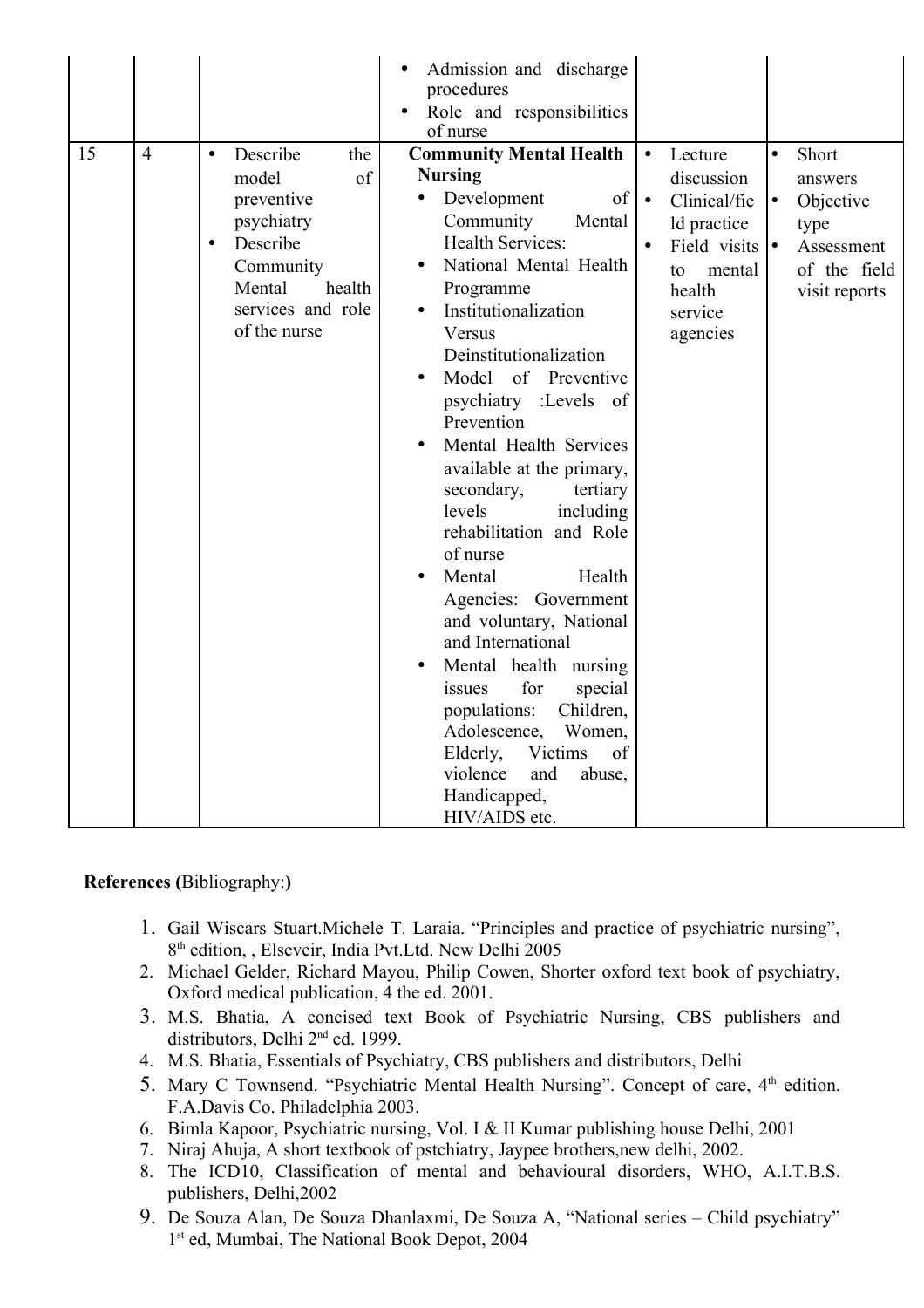- 10. Patricia, Kennedy, Ballard, "Psychiatric Nursing Integration of Theory and Practice", USA, Mc Graw Hill 1999.
- 11. Kathernic M. Fort in ash, Psychiatric Nursing Care plans, Mossby Year book. Toronto
- 12. Sheila M. Sparks, CynthiaM. Jalor, Nursing Diagnosis reference manual 5<sup>th</sup> edition, , Spring house, Corporation Pennsychiram's
- 13.R. Sreevani, A guide to mental health & psychiatric nursing, Jaypee brothers, Medical Publishers  $(ltd)$ , New Delhi  $1<sup>st</sup>$  edition.
- 14.R. Baby, Psychiatric Nursing N.R. Brothers, Indore, 1st edition 2001.
- 15. Varghese Mary, Essential of psychiatric & mental health nursing,
- 16. Foundations Journals of mental health nursing
- 17. American Journal of Psychiatry
- 18. Deborah Antai Otoing. "Psychiatric Nursing" Biological and behavioral concepts. Thomson. Singapore 2003
- 19. Mary Ann Boyd. "Psychiatric Nursing". Contemporary practice. Lippincott. Williams and Wilkins. Tokyo.

Internet Resources –

1. Internet Gateway : Psychology <http://www.lib.uiowa.edu/gw/psych/index.html>

2. Psychoanalytic studies

http://www.shef.ac.uk~psysc/psastud/index.html

3. Psychaitric Times [http://www.mhsource.com.psychiatrictimes.html](http://www.mhsource.com.psychiatrictimes.html/)

4. Self-help Group sourcebook online <http://www.cmhe.com/selfhelp>

5. National Rehabilitation Information center <http://www.nariic.com/naric>

6. Centre for Mental Health Services <http://www.samhsaa.gov/cmhs.htm>

7. Knowledge Exchange Network <http://www.mentalheaalth.org/>

8. Communication skills <http://www.personal.u-net.com/osl/m263.htm>

9. Lifeskills Resource center [http://www.rpeurifooy.com](http://www.rpeurifooy.com/)

10. Mental Health Net [http://www.cmhe.com](http://www.cmhe.com/)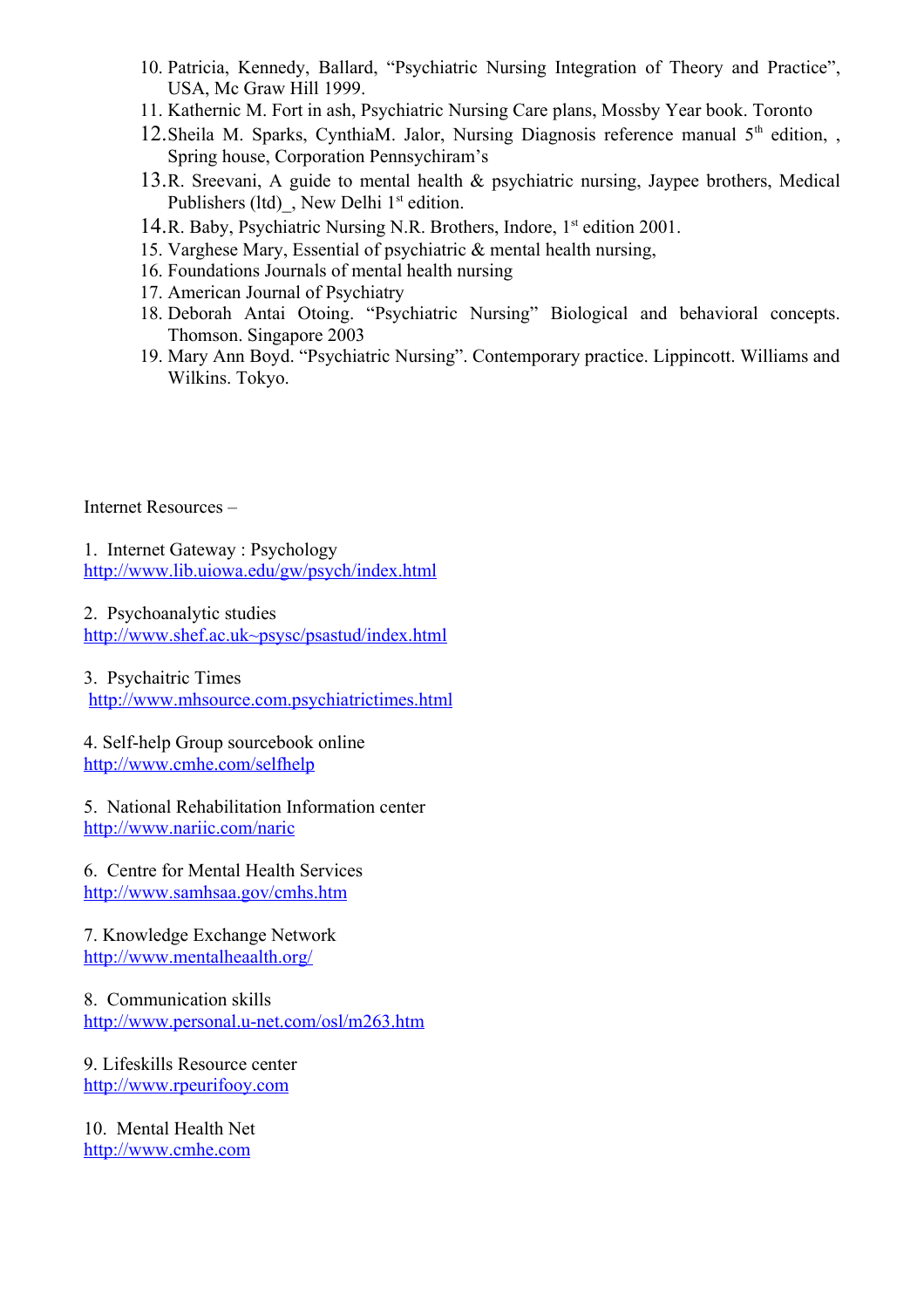# **MENTAL HEALTH NURSING – PRACTICAL**

# **Placement** : Third Year

|                             |                  |                                                                                                                                                                                                                                                                                                                                                   |                                                                                                                                                                                                                                                                                                                                                                   | <b>THILE</b> . Tractical $=$ 2/0 flours (3 weeks)                                                                                                                                                                                                                                                                        |                                                                                                                                                                                                                                                                         |
|-----------------------------|------------------|---------------------------------------------------------------------------------------------------------------------------------------------------------------------------------------------------------------------------------------------------------------------------------------------------------------------------------------------------|-------------------------------------------------------------------------------------------------------------------------------------------------------------------------------------------------------------------------------------------------------------------------------------------------------------------------------------------------------------------|--------------------------------------------------------------------------------------------------------------------------------------------------------------------------------------------------------------------------------------------------------------------------------------------------------------------------|-------------------------------------------------------------------------------------------------------------------------------------------------------------------------------------------------------------------------------------------------------------------------|
| Areas                       | Durati<br>on (in | Objectives                                                                                                                                                                                                                                                                                                                                        | <b>Skills</b>                                                                                                                                                                                                                                                                                                                                                     | Assignments                                                                                                                                                                                                                                                                                                              | Assessment<br>Methods                                                                                                                                                                                                                                                   |
|                             | week)            |                                                                                                                                                                                                                                                                                                                                                   |                                                                                                                                                                                                                                                                                                                                                                   |                                                                                                                                                                                                                                                                                                                          |                                                                                                                                                                                                                                                                         |
| Psychiatric<br><b>OPD</b>   | 1                | Assess patients<br>$\bullet$<br>with<br>mental<br>health<br>problems<br>Observe<br>and<br>in<br>assist<br>therapies<br>Counsel<br>and<br>educate<br>patient,<br>and<br>families                                                                                                                                                                   | History taking<br>$\bullet$<br>Perform mental<br>$\bullet$<br>status examination<br>(MSE)<br>$\bullet$<br>Assist in<br>Psychometric<br>assessment<br>Perform<br>$\bullet$<br>Neurological<br>examination<br>Observe and assist<br>$\bullet$<br>in therapies<br>Teach patients and<br>$\bullet$<br>family members                                                  | History taking<br>$\bullet$<br>and<br>Mental<br>status<br>examination-2<br>Health<br>$\bullet$<br>education-1<br>Observation<br>$\bullet$<br>report of OPD                                                                                                                                                               | Assess<br>$\bullet$<br>performance<br>with<br>rating<br>scale<br>Assess<br>each<br>$\bullet$<br>skill<br>with<br>checklist<br>Evaluation of<br>$\bullet$<br>health<br>education<br>Assessment<br>of<br>observation<br>report<br>Completion<br>of<br>activity<br>record. |
| Child<br>Guidance<br>clinic | $\mathbf{1}$     | Assessment of<br>$\bullet$<br>children<br>with  <br>various mental<br>health<br>problems<br>Counsel<br>and<br>٠<br>educate<br>children,<br>families<br>and<br>significant<br>others                                                                                                                                                               | History taking<br>$\bullet$<br>Assist<br>$\bullet$<br>$\frac{1}{2}$<br>psychometric<br>assessment<br>Observe and assist<br>$\bullet$<br>in<br>various<br>therapies<br>Teach family and<br>$\bullet$<br>significant others                                                                                                                                         | Case work $-1$<br>$\bullet$<br>Observation<br>$\bullet$<br>of<br>report<br>different<br>therapies -1                                                                                                                                                                                                                     | Assess<br>$\bullet$<br>performance<br>with<br>rating<br>scale<br>Assess<br>each<br>$\bullet$<br>skill<br>with<br>checklist<br>Evaluation<br>$\bullet$<br>of<br>the<br>observation<br>report                                                                             |
| Inpatient<br>ward           | 6                | Assess<br>$\bullet$<br>with  <br>patients<br>mental health<br>problems<br>To<br>provide $\vert \bullet \vert$<br>$\bullet$<br>nursing<br>care<br>for<br>patients<br>with<br>various<br>mental health<br>problems<br>Assist<br>in<br>$\bullet$<br>various<br>therapies<br>Counsel<br>and<br>educate<br>patients,<br>families<br>and<br>significant | History taking<br>$\bullet$<br>Perform<br>mental<br>$\bullet$<br>status examination<br>(MSE)<br>Perform<br>Neurological<br>examination<br>Assist in<br>$\bullet$<br>psychometric<br>assessment<br>Record<br>$\bullet$<br>therapeutic<br>communication<br>Administer<br>$\bullet$<br>medications<br>Assist in Electro-<br>$\bullet$<br>convulsive<br>Therapy (ECT) | Give<br>care to<br>$\bullet$<br>$2 - 3$<br>patients<br>with<br>various<br>mental<br>disorders<br>Case study-1<br>$\bullet$<br>Care<br>plan-<br>$\bullet$<br>2(based<br>on<br>nursing<br>process)<br>Clinical<br>$\bullet$<br>presentation I<br>Process<br>$\bullet$<br>recording 1<br>Maintain drug<br>$\bullet$<br>book | Assess<br>$\bullet$<br>performance<br>with<br>rating<br>scale<br>Assess each<br>skill<br>with<br>checklist<br>Evaluation<br>of the case<br>study<br>care<br>plan,<br>clinical<br>presentatio,<br>process<br>recording<br>Completion<br>of<br>activity<br>record.        |

**Time** : Practical – 270 hours (9 weeks)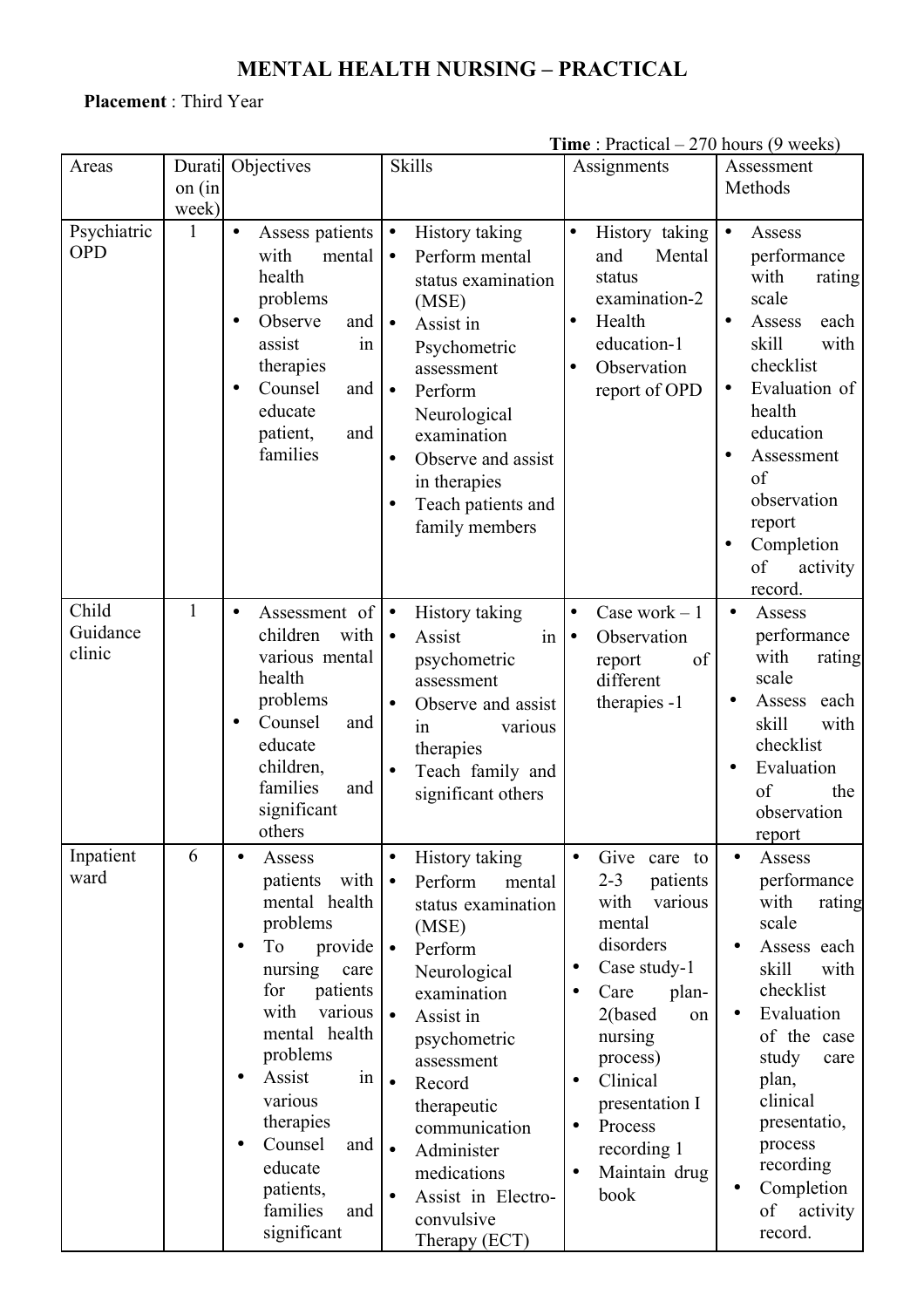| Community<br>psychiatry                                                                     | $\mathbf{1}$ | others<br>$\bullet$<br>identify<br>To<br>patients<br>various mental<br>disorders<br>T <sub>o</sub><br>motivate<br>$\bullet$<br>patients<br>early treatment<br>and follow up<br>assist<br>To<br>$\bullet$<br>follow up clinic<br>Counsel<br>$\bullet$<br>educate patient,<br>family<br>community | ٠<br>$\bullet$<br>with<br>$\bullet$<br>for<br>$\bullet$<br>in<br>$\bullet$<br>and<br>and | Participate in all<br>therapies<br>Prepare<br>patients<br>for Activities of<br>Daily<br>living<br>(ADL)<br>Conduct<br>admission<br>and<br>discharge<br>counseling<br>Counsel and teach<br>patients<br>and<br>families<br>Conduct<br>case $\bullet$<br>work<br>Identify<br>individuals<br>with<br>health<br>mental<br>problems<br>Assists in mental<br>health camps and<br>clinics<br>Counsel<br>and<br>Teach<br>family<br>members, patients<br>and community | Case work $-1$<br>Observation<br>report on field<br>visits |       | Assess<br>performance<br>with<br>rating<br>scale<br>Evaluation of<br>case work and<br>observation<br>report<br>Completion of<br>activity record |
|---------------------------------------------------------------------------------------------|--------------|-------------------------------------------------------------------------------------------------------------------------------------------------------------------------------------------------------------------------------------------------------------------------------------------------|------------------------------------------------------------------------------------------|--------------------------------------------------------------------------------------------------------------------------------------------------------------------------------------------------------------------------------------------------------------------------------------------------------------------------------------------------------------------------------------------------------------------------------------------------------------|------------------------------------------------------------|-------|-------------------------------------------------------------------------------------------------------------------------------------------------|
| <b>Evaluation</b>                                                                           |              |                                                                                                                                                                                                                                                                                                 |                                                                                          | <b>Evaluation</b>                                                                                                                                                                                                                                                                                                                                                                                                                                            |                                                            |       |                                                                                                                                                 |
| <b>Internal assessment</b><br><b>Theory</b><br>Midterm<br>Prefinal                          |              |                                                                                                                                                                                                                                                                                                 |                                                                                          | 50<br>75                                                                                                                                                                                                                                                                                                                                                                                                                                                     | Maximum marks 25                                           |       |                                                                                                                                                 |
|                                                                                             |              |                                                                                                                                                                                                                                                                                                 | Total 125                                                                                |                                                                                                                                                                                                                                                                                                                                                                                                                                                              |                                                            |       |                                                                                                                                                 |
| <b>Practical</b><br>Nursing care plan<br>Case presentation<br>Case study<br>Health teaching |              | History taking $&$ mental status examination<br>& process recording                                                                                                                                                                                                                             |                                                                                          | 2 x 25<br>1x 50<br>1x 50<br>$1 \times 25$<br>$2 \times 50$                                                                                                                                                                                                                                                                                                                                                                                                   | Maximum marks 50<br>50<br>50<br>50<br>25<br>100            |       |                                                                                                                                                 |
| <b>Clinical Evaluation</b>                                                                  |              | Observation report of various therapies in psychiatry                                                                                                                                                                                                                                           |                                                                                          | 1x25<br>$2 \times 100$                                                                                                                                                                                                                                                                                                                                                                                                                                       | 25<br>200                                                  |       |                                                                                                                                                 |
| Practical examination<br>mid term<br>prefinal                                               |              |                                                                                                                                                                                                                                                                                                 |                                                                                          | Total marks<br>Total mark                                                                                                                                                                                                                                                                                                                                                                                                                                    | 500<br>50<br>50<br>100                                     | (600) |                                                                                                                                                 |
| University examination                                                                      |              | Theory<br>Practical                                                                                                                                                                                                                                                                             |                                                                                          |                                                                                                                                                                                                                                                                                                                                                                                                                                                              | 75<br>50                                                   |       |                                                                                                                                                 |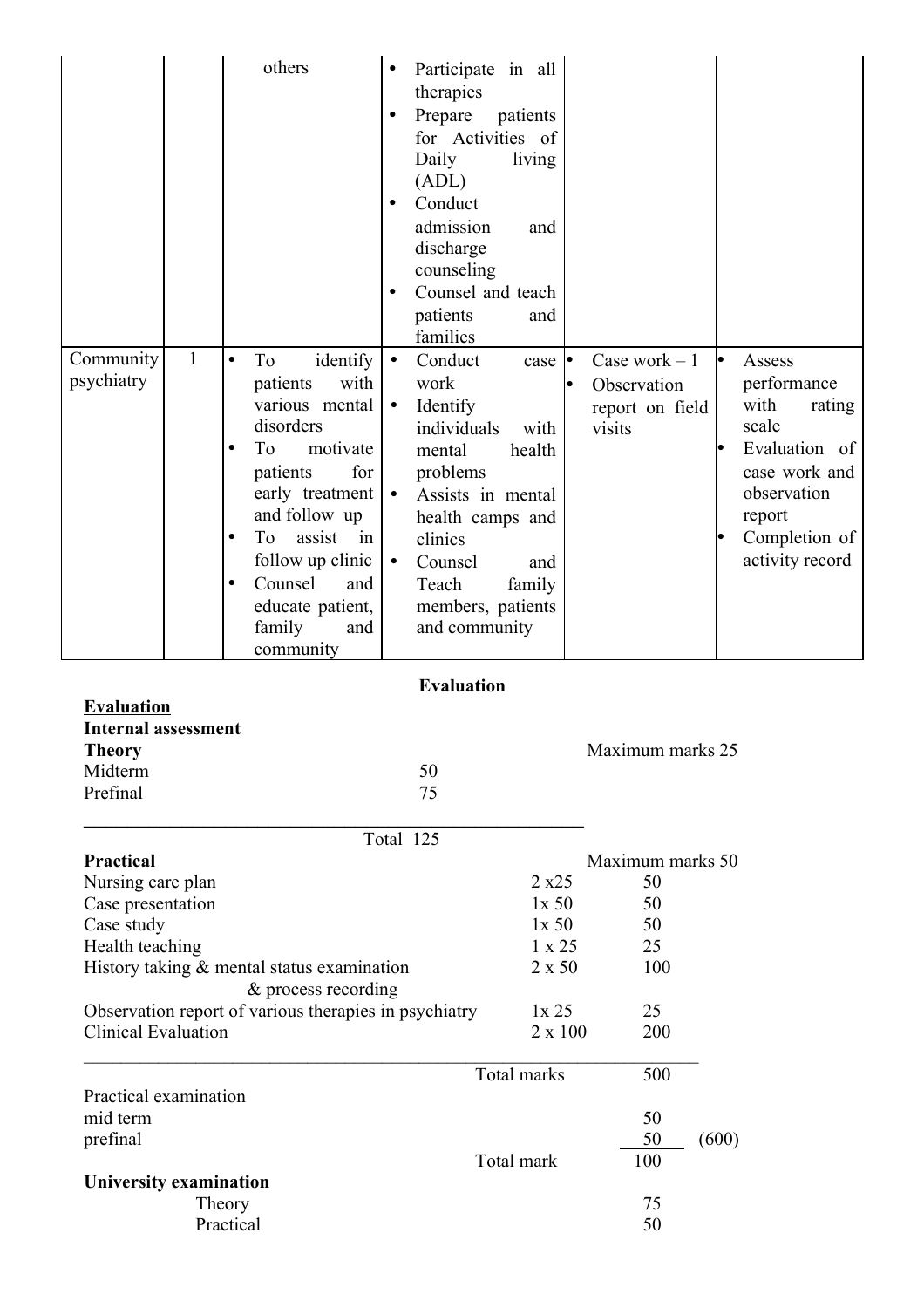# **NURSING CARE PLAN**

- 1. **Patients Biodata**: Name, sex, bed No., hosp Reg. No, marital status, religion, literacy, language, nationality, identification mark, address, date of admission, method of admission, date of discharge, duration of hospitalization, final diagnosis, informant. **Presenting complaints:** Describe the complaints with which the patient has come to hospital
- 2. **History of illness**: This includes the following data such as presenting complaints with duration, history of presenting complaints, past history of illness, personal history, legal history, family history, personality (Personality prior to illness)
- 3. **History of present illness** onset, symptoms, duration, precipitating / alleviating factors nature of problem, associated problems ( disturbance in sleep, appetite, wt ), effect of present illness on ADL, patients understanding regarding present problem

**History of past illness** – illnesses, surgeries, allergies, immunizations, medications, history of past hospitalization for psychiatric illness, any complication e.g. suicidal attempt, completeness of recovery.

**Personal history:** Birth, early development, educational, occupational, menstrual, sexual, marital, religious, social activity, interests and hobbies.

Legal history: any arrest imprisonment, divorce etc...

**Family history** – family tree, type of family, parental history, occupation, history of illness in family members, risk factors, congenital problems, psychological problems, family dynamics, family events (initiating and exacerbating illness)

**Personality history**: personality traits, habits, hobbies, interest, belief, attitudes, social relationship, coping resources, alcohol or drug use, any criminal record.

### **4 Mental status examination with conclusion**

#### **5. Investigations**

| Date | Investigations done | Normal<br>value | Patient<br>value | Interence |
|------|---------------------|-----------------|------------------|-----------|
|      |                     |                 |                  |           |

#### **6. Treatment**

| <b>SN</b> | Drug<br>(Pharmacological name) | Dose | Frequency/<br>Time | Action | Side<br>effects $\&$<br>drug<br>interaction | <b>Nursing</b><br>responsibility |
|-----------|--------------------------------|------|--------------------|--------|---------------------------------------------|----------------------------------|
|           |                                |      |                    |        |                                             |                                  |

#### **Other modalities of treatment in detail**

 **7. Nursing process:**

| Patients name |                                                        | Date |                 | Ward                               |            |  |
|---------------|--------------------------------------------------------|------|-----------------|------------------------------------|------------|--|
| Date          | Objective<br><b>Nursing</b><br>Assessment<br>Diagnosis |      | Plan of<br>care | Implementa $-$   Rationale<br>tion | Evaluation |  |
|               |                                                        |      |                 |                                    |            |  |

#### **Discharge planning:**

It should include health education and discharge planning given to patient

#### **8. Evaluation of care**

Overall evaluation, problem faced while providing care prognosis of the patient and conclusion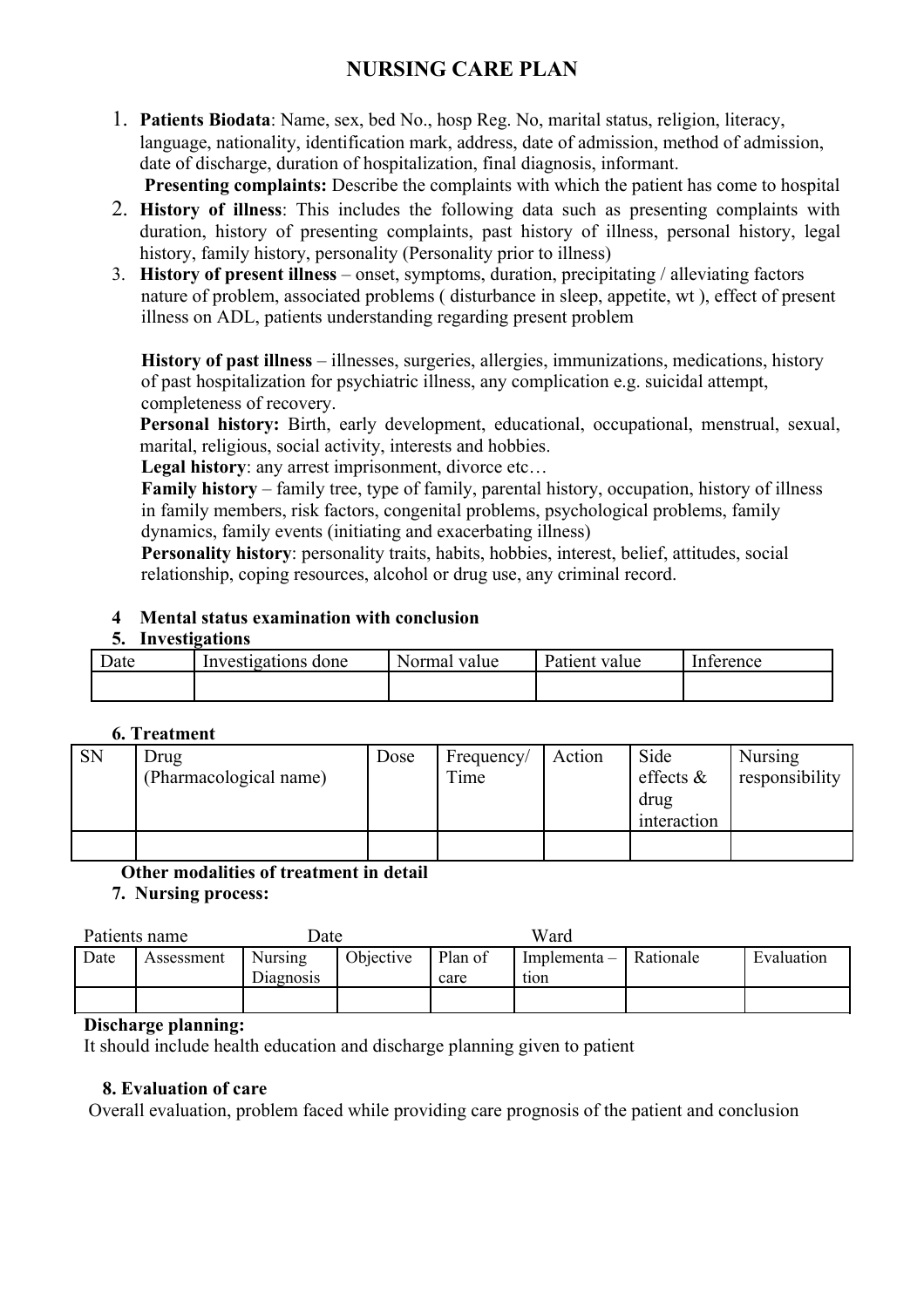| S.No.            | Topic                             | Max Marks |  |
|------------------|-----------------------------------|-----------|--|
| 1.               | <b>History</b>                    | 05        |  |
| $\overline{2}$ . | M.S.E. & Diagnosis                | 05        |  |
| 3.               | Management & Nursing. Process     | 10        |  |
| $\overline{4}$ . | Discharge planning and evaluation | 03        |  |
| 5.               | Bibliography                      | 02        |  |
|                  | TOTAL                             |           |  |

# **Care plan evaluation** EVALUATION CRITERIA FOR NURSING CARE PLAN –

#### **FORMAT FOR CASE PRESENTATION**

**1.Patients Biodata**: Name, sex, bed No., hosp Reg. No, marital status, religion, literacy, language, nationality, identification mark, address, date of admission, method of admission, date of discharge, duration of hospitalization, final diagnosis, informant.

**2. Presenting complaints:** Describe the complaints with which the patient has come to hospital **3.History** of **illness**: This includes the following data such as presenting complaints with duration, history of presenting complaints, past history of illness, personal history, legal history, family history, personality (Personality prior to illness)

**a. History of present illness** – onset, symptoms, duration, precipitating / alleviating factors nature of problem, associated problems ( disturbance in sleep, appetite, wt ), effect of present illness on ADL, patients understanding regarding present problem

**b. History of past illness** – illnesses, surgeries, allergies, immunizations, medications, history of past hospitalization for psychiatric illness, any complication e.g. suicidal attempt, completeness of recovery.

**c. Personal history:** Birth, early development, educational, occupational, menstrual, sexual, marital, religious, social activity, interests and hobbies.

**d. Legal history**: any arrest imprisonment, divorce etc…

**e. Family history** – family tree, type of family, parental history, occupation, history of illness in family members, risk factors, congenital problems, psychological problems, family dynamics, family events (initiating and exacerbating illness)

**f. Personality history**: personality traits, habits, hobbies, interest, belief, attitudes, social relationship, coping resources, alcohol or drug use, any criminal record.

#### **4. Mental status examination with conclusion**

#### **5. Description of disease**

Definition, etiology, risk factors, clinical features, management and nursing care Clinical features of the disease condition

| Clinical features present in<br>the book | Description of clinical<br>features of patient | Pathophysiology |
|------------------------------------------|------------------------------------------------|-----------------|
|                                          |                                                |                 |

#### **6. Investigations**

| Date | Investigations done | Normal<br>value | Patient<br>value | Interence |
|------|---------------------|-----------------|------------------|-----------|
|      |                     |                 |                  |           |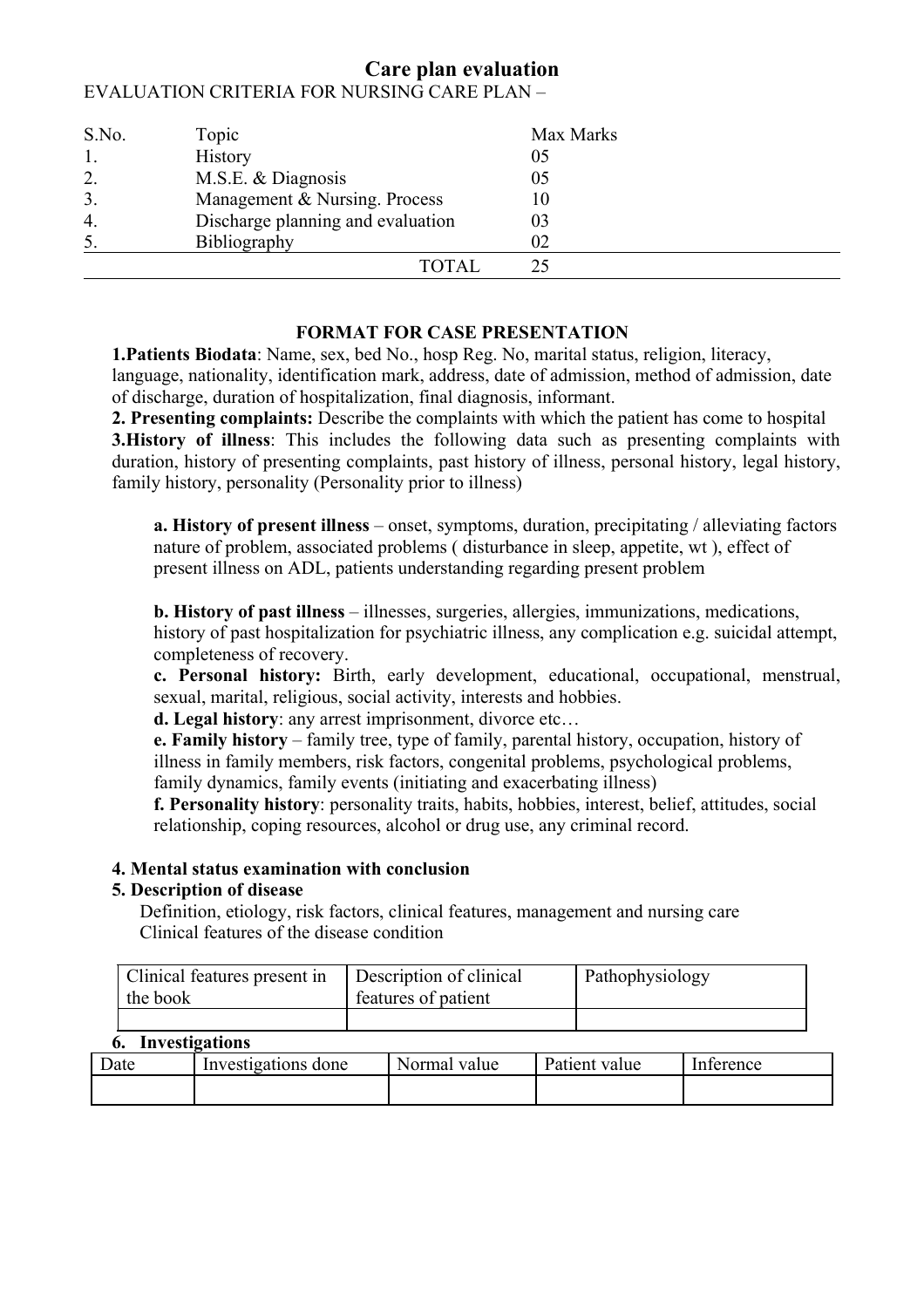#### **7. Treatment**

| <b>SN</b> | Drug                   | Dose | Frequency/ | Action | Side         | <b>Nursing</b> |
|-----------|------------------------|------|------------|--------|--------------|----------------|
|           | (Pharmacological name) |      | time       |        | effects $\&$ | responsibility |
|           |                        |      |            |        | drug         |                |
|           |                        |      |            |        | interaction  |                |
|           |                        |      |            |        |              |                |

 **Other modalities of treatment in detail 8.Nursing process:**

| Patients name |                      | Date      |                     |      | Ward                |           |            |
|---------------|----------------------|-----------|---------------------|------|---------------------|-----------|------------|
| Date          | Assessment   Nursing | Diagnosis | Objective   Plan of | care | Implementa<br>–tıon | Rationale | Evaluation |
|               |                      |           |                     |      |                     |           |            |

#### **Discharge planning:**

It should include health education and discharge planning given to patient

#### **9. Evaluation of care**

Overall evaluation, problem faced while providing care prognosis of the patient and conclusion

#### EVALUATION CRITERIA FOR CASE PRESENTATION –

| S.No. | Topic                                         | Max Marks |
|-------|-----------------------------------------------|-----------|
| 1.    | Orientation of History                        | 10        |
| 2.    | M.S.E.                                        |           |
| 3.    | Summarization $&$ Formulation of diagnosis 10 |           |
| 4.    | Management & evaluation of care               |           |
| 5.    | Style of presentation                         | 05        |
| 6.    | Bibliography                                  | 05        |
|       | TOTAL.                                        | 50        |

# **Format for case study**

Format is similar to case presentation but should be in detail The nursing care given to the patient should be at least for 5 continuous days

# **Evaluation format for case study**

| Sr.No. | Content                                |       | Marks |
|--------|----------------------------------------|-------|-------|
|        | History & MSE                          |       |       |
| 2      | Knowledge and understanding of disease |       | 15    |
| 3      | Nursing care plan                      |       | 20    |
| 4      | Discharge plan& evaluation             |       | 02    |
| 5      | Bibliography                           |       | 03    |
|        |                                        | Total |       |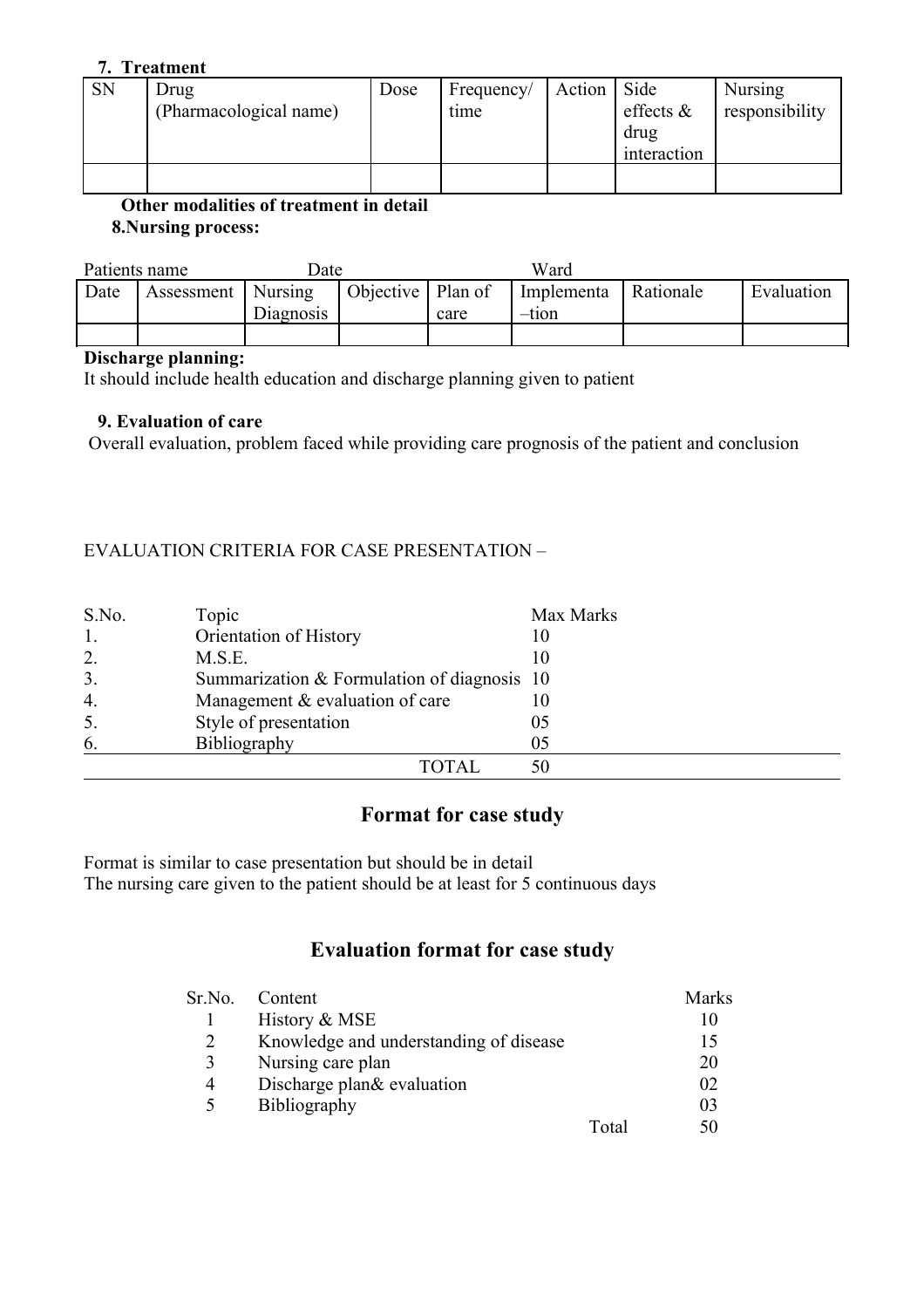# **EVALUATION FORMAT FOR HEALTH TALK**

| NAME OF THE STUDENT :  |  |
|------------------------|--|
| AREA OF EXPERIENCE :   |  |
| PERIOD OF EXPERIENCE : |  |
| <b>SUPERVISOR</b>      |  |

Total 100 Marks

Scores:  $5 =$  Excellent,  $4 =$  Very good,  $3 =$  Good,  $2 =$  Satisfactory / fair,  $1 =$  Poor

| Sr. No. | Particular                                     | 1 | $\boldsymbol{2}$ | $\mathbf{3}$ | 4 | 5 | <b>Score</b> |
|---------|------------------------------------------------|---|------------------|--------------|---|---|--------------|
| 1       | I) Planning and organization                   |   |                  |              |   |   |              |
|         | a) Formulation of attainable objectives        |   |                  |              |   |   |              |
|         | b) Adequacy of content                         |   |                  |              |   |   |              |
|         | c) Organization of subject matter              |   |                  |              |   |   |              |
|         | d) Current knowledge related to subject Matter |   |                  |              |   |   |              |
|         | e) Suitable A.V.Aids                           |   |                  |              |   |   |              |
|         | <b>II)</b> Presentation:                       |   |                  |              |   |   |              |
|         | a) Interesting                                 |   |                  |              |   |   |              |
|         | b) Clear Audible                               |   |                  |              |   |   |              |
|         | c) Adequate explanation                        |   |                  |              |   |   |              |
|         | d) Effective use of A.V. Aids                  |   |                  |              |   |   |              |
|         | e) Group Involvement                           |   |                  |              |   |   |              |
|         | f) Time Limit                                  |   |                  |              |   |   |              |
|         | <b>III)</b> Personal qualities:                |   |                  |              |   |   |              |
|         | a) Self confidence                             |   |                  |              |   |   |              |
|         | b) Personal appearance                         |   |                  |              |   |   |              |
|         | c) Language                                    |   |                  |              |   |   |              |
|         | d) Mannerism                                   |   |                  |              |   |   |              |
|         | e) Self awareness of strong & weak points      |   |                  |              |   |   |              |
|         | IV) Feed back:                                 |   |                  |              |   |   |              |
|         | a) Recapitulation                              |   |                  |              |   |   |              |
|         | b) Effectiveness                               |   |                  |              |   |   |              |
|         | c) Group response                              |   |                  |              |   |   |              |
|         | V) Submits assignment on time                  |   |                  |              |   |   |              |

\* 100 marks will be converted into 25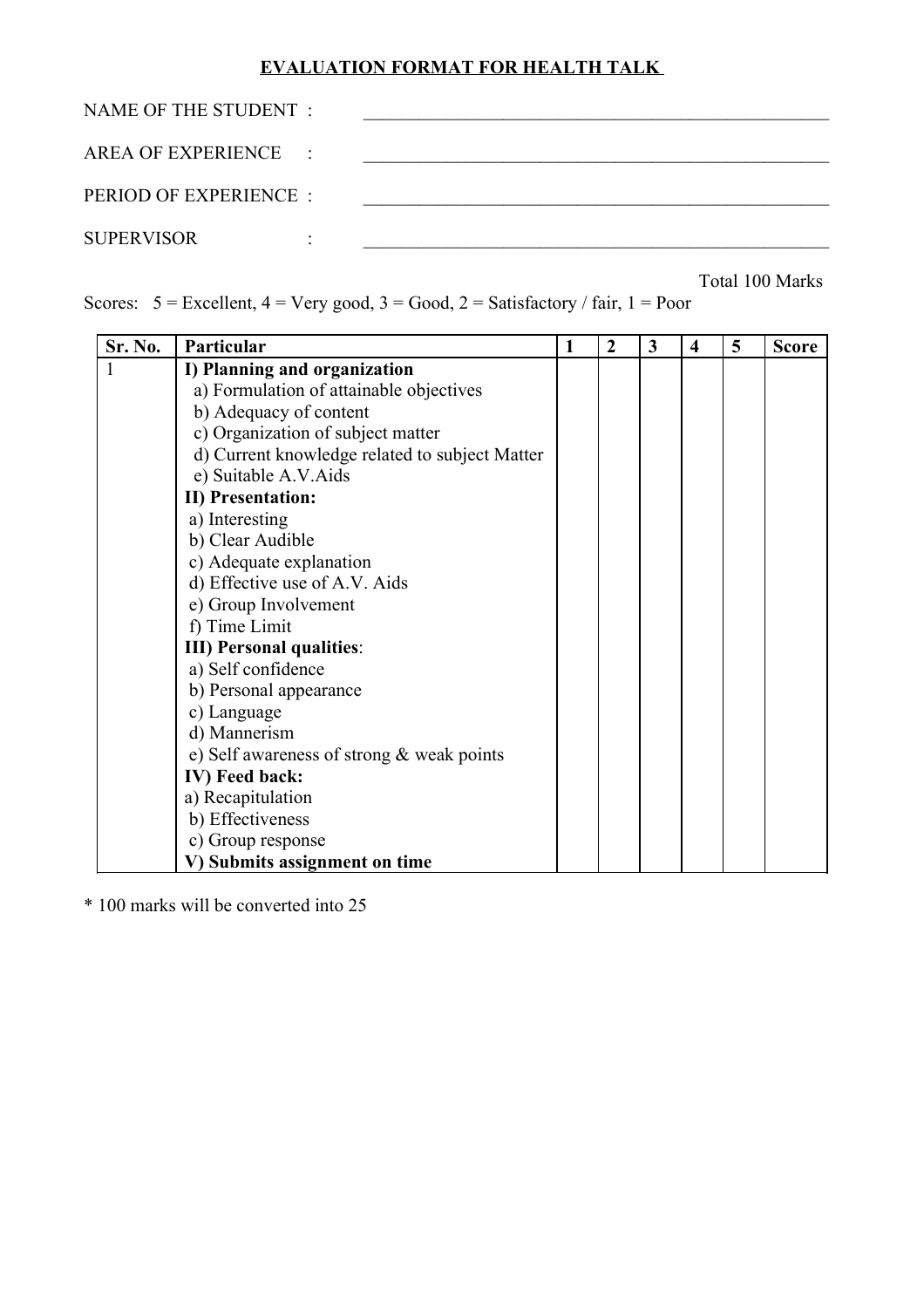#### **FORMAT FOR PSYCHIATRIC CASE HISTORY MENTAL STATUS EXAMINATION & PROCESS RECORDING**

## **PSYCHIATRIC CASE HISTORY**

- Biodata of the Patient
- Informant
- **Rehability**
- **Reason for referral**
- Chief complaints with duration
- $\blacksquare$  History of present illness
- **History of past illness**
- Family history of illness
	- a. Family history

(Draw family tree, write about each family members & relations with patient mention any history of mental illness, epilepsy renouncing the world.)

- b. Socio-economic data
- **Personal History**
- 1. Prenatal and perinatal
- 2. Early Childhood
- 3. Middle Childhood
- 4. Late childhood
- 5. Adulthood
- b. Education History
- c. Occupational History
- d. Marital History
- e. Sexual History
- f. Religion
- g. Social activity, interests and hobbies.
- Pre-morbid personality
- Physical examination
- Diagnosis & identification of psychosocial stressors

#### EVALUATION CRITERIA FOR PSYCLATRIC CASE HISTORY-

| S.No.            | Topic                                      | Max Marks |
|------------------|--------------------------------------------|-----------|
| 1.               | Format                                     | 02        |
| 2.               | Organisation of history of present illness | 05        |
| 3.               | Past History of illness                    | 03        |
| $\overline{4}$ . | Family history of illness                  | 03        |
| 5.               | Pre morbid personality                     | 03        |
| 6.               | Examination                                | 02        |
| 7                | Diagnosis                                  | 02        |
|                  | TOTAL                                      | 20        |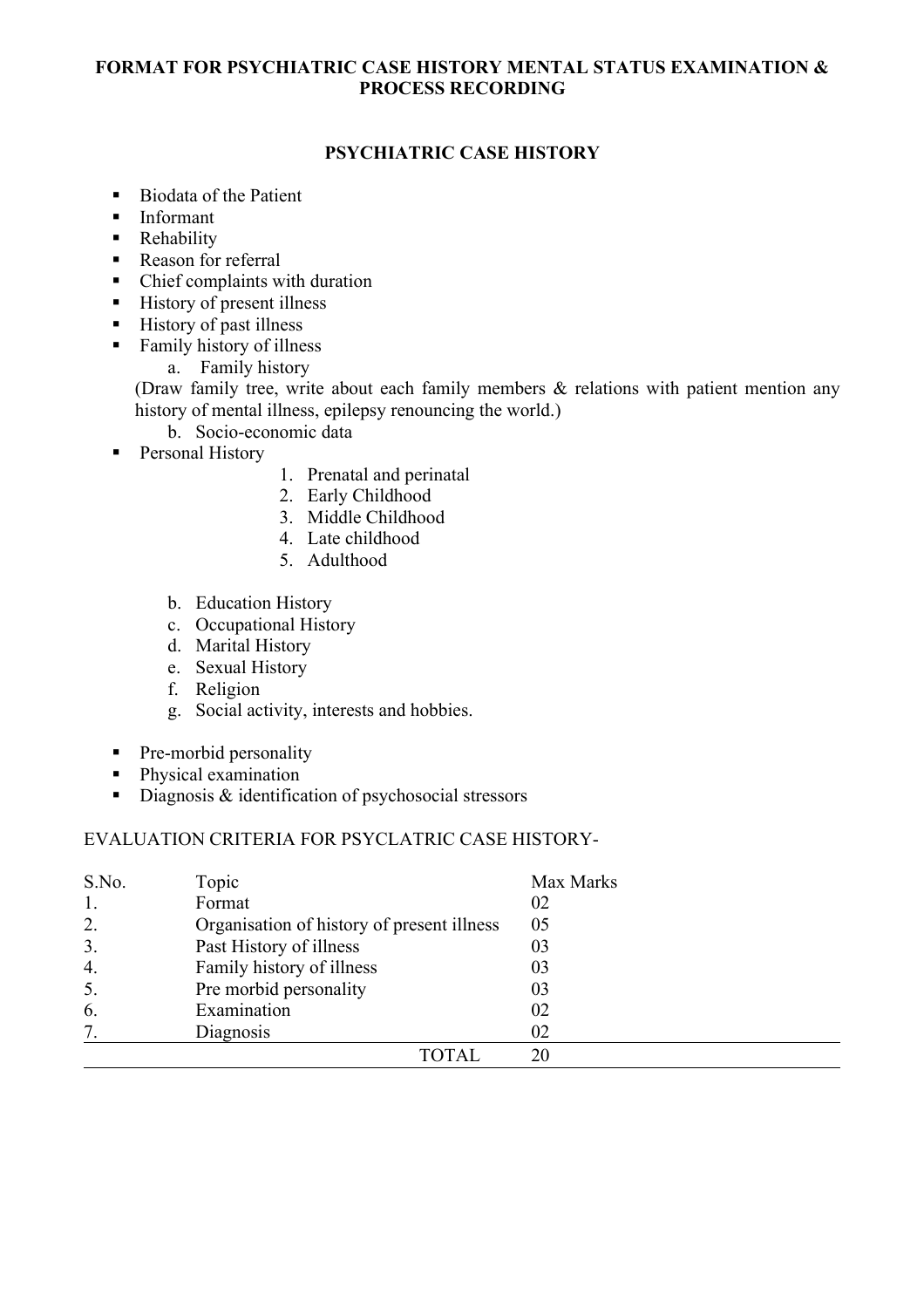# **Mental Status Examination**

| 1. |                     |              | General Appearance $\&$ behaviour $\&$ grooming: |                      |
|----|---------------------|--------------|--------------------------------------------------|----------------------|
|    |                     |              | LOC- Conscious/semiconscious/unconscious         |                      |
|    | <b>Body Built-</b>  |              | Thin                                             |                      |
|    |                     |              | Moderate                                         |                      |
|    |                     |              | Obese                                            |                      |
|    | Hygiene-            |              | Good                                             |                      |
|    |                     |              | Fair                                             |                      |
|    |                     |              | Poor                                             |                      |
|    | Dress- Proper/clean |              |                                                  |                      |
|    |                     |              | According to the season                          |                      |
|    |                     |              | Poor-Untidy, Eccentric, Inappropriate.           |                      |
|    | Hair-               |              | Good Combined in position.                       |                      |
|    |                     | Fair         |                                                  |                      |
|    |                     | Poor         |                                                  |                      |
|    |                     | Disheveled   |                                                  |                      |
|    | Facial expression-  |              |                                                  |                      |
|    |                     | Anxious      |                                                  |                      |
|    |                     | Depressed    |                                                  |                      |
|    |                     |              | Not interested                                   |                      |
|    |                     | Sad looking  |                                                  |                      |
|    |                     | Calm         |                                                  |                      |
|    |                     | Quiet        |                                                  |                      |
|    |                     | Happy        |                                                  |                      |
|    |                     |              | Healthy/Sickly                                   |                      |
|    |                     |              | Maintains eye contact                            |                      |
|    |                     | Young / Old  |                                                  |                      |
|    |                     | Any other    |                                                  |                      |
|    | 2. Attitude:-       |              |                                                  |                      |
|    |                     | Cooperative  |                                                  | Seductive            |
|    |                     |              | Friendly (mainia)                                | 1. Attention seeking |
|    |                     |              | Trustful (mainia)                                | 2. Dramatic          |
|    |                     | Attentive    |                                                  | 3. Emotional         |
|    |                     | Interested   |                                                  | Evasive              |
|    |                     | Negativistic |                                                  | Defensive            |

- 3. Posture:-
- Good Straight/proper Relaxed Rigid/Tense/Unsteady Bizarre Position Improper – Explain
- 4. Gait, Carriage & Psychomotor activities:-

Non-caring Any other

Walks straight / coordinated movements Uncoordinated movements Mannerism / Stereotypes / Echolatics Purposeless/hyperactivity/aimless/purposeless activity Hypo activity/Tremors/Dystonia Any other

Resistive Guarded ) Paranoia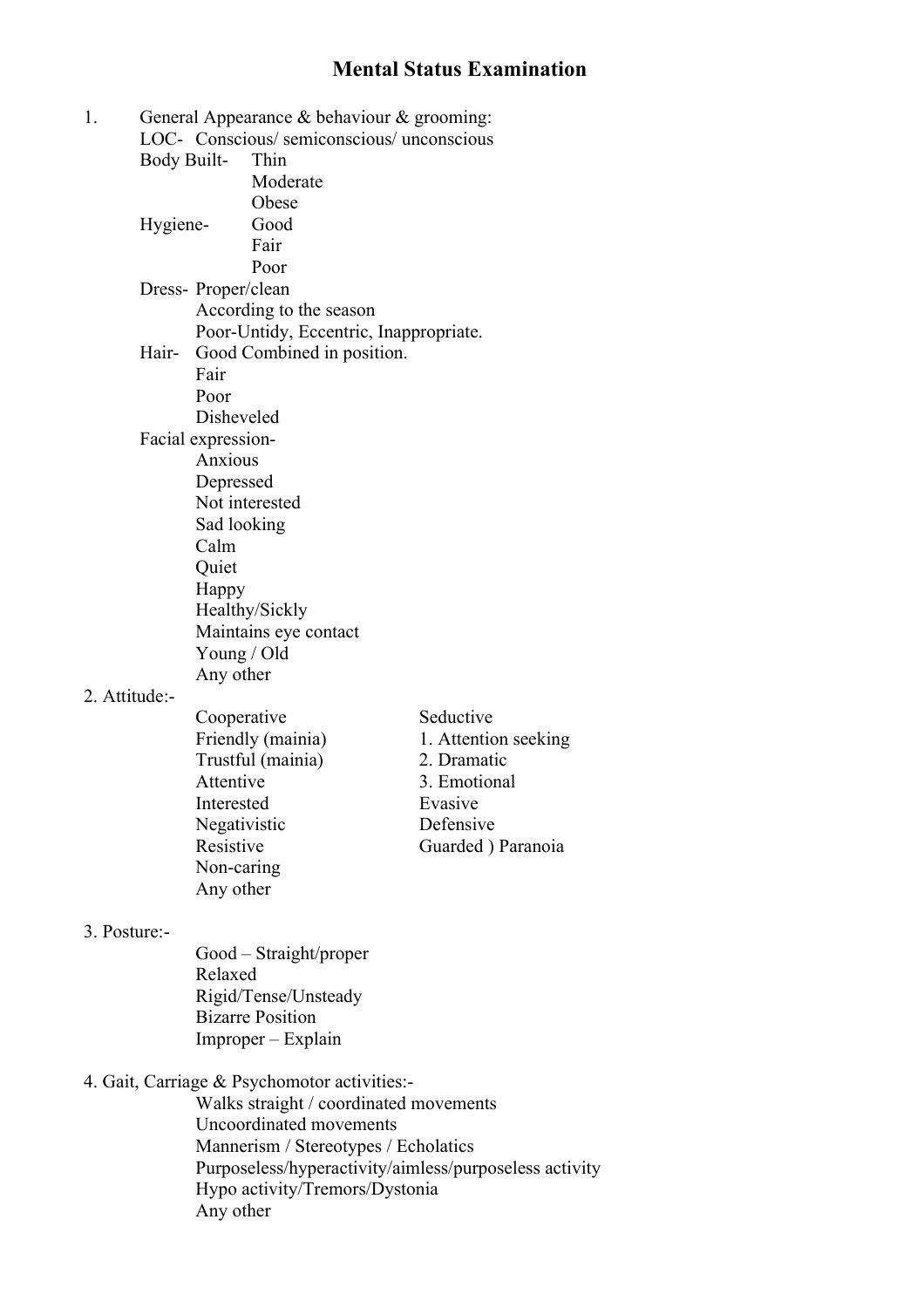5. Mood and affect:-

Mood- Pervasive & sustained emotions that columns the person's perception of the world Range of mood: Adequate Inadequate Constricted Blunt (sp) Labile (Frequent changes) Affect: Emotional state of mind, person's present emotional response. Congruent / In congruent Relevance/Irrelevant Appropriateness-according to situations Inappropriate- Excited Not responding Sad

Withdrawn Depressed Any other

6. Stability & range of mood: Extreme Normal Any other

7. Voice & speech / stream of talk:

Language- Written Spoken Intensity- Above normal Normal Below normal Quantity-Above normal Normal Below normal Quality- Appropriate Inappropriate Rate of production:- Appropriate / Inappropriate Relevance- Relevant / Irrelevant Reaction time-Immediate / Delayed Vocabulary- Good / Fair /Poor

Rate, quality, amount and form:- under pressure, retarded, blocked, relevant, logical, coherent, concise, illogical, disorganized, flight of ideas, neologisms, word salad. Circumstantialities, Rhyming, punning, loud. Whispered. Screaming etc.

8. Perception:-

The way we perceive our environment with senses Normal/Abnormal A) Illusion:- misinterpretation of perception B) Hallucination:- False perception in absence of stimuli. 1. Visual-not in psychiatric – Organic Brain Disorder. 2. Auditory a. Single b. Conversation c. Command 3. Kinaesthetic hallucinations: Feeling movement when none occurs. C) Depersonalization and derealization

d) Other abnormal perceptions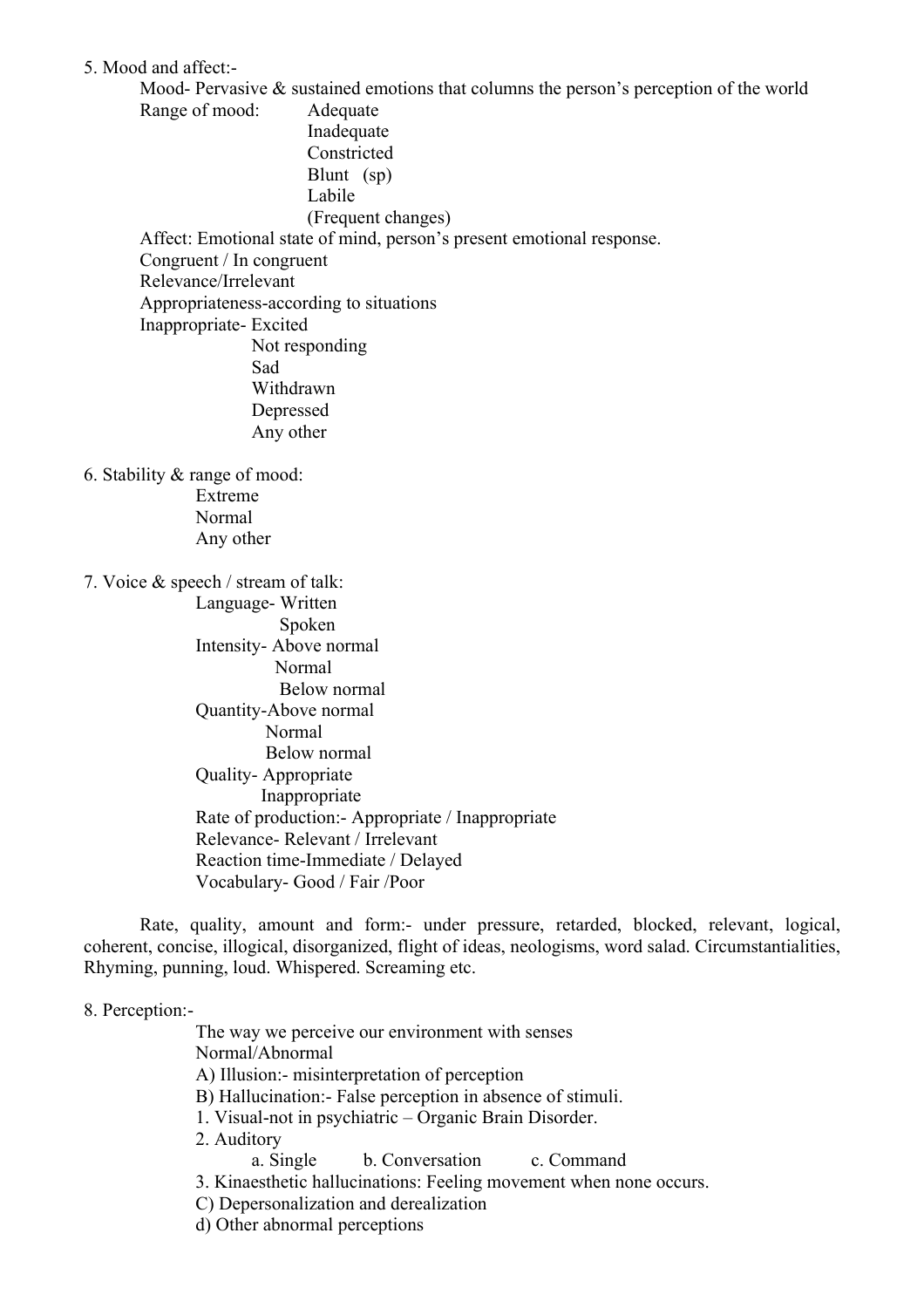Déjà vu/Deja pense/Deja entendu/Deja raconte/Deja eprouve/ Deja fait/Jamais

#### 9. Thought process / thinking

At formation level-

At content – continuity / lack of continuity

- I. At progress level / stream
- a. Disorders of Tempo
	- \* Schizophrenia talking-Epilepsy
		- Loose association
		- Thought block
		- Flight of ideas
- \* Circumstantial talking Epilepsy
- \* Tangential-taking with out any conclusion
- \* Neologism New words invented by patients.
- \* Incoherence
- b. Disorders of continuity
- \* Perseveration:- Repetition of the same words over and over again.
- \* Blocking:- Thinking process stops altogether.
- \* Echolalia: Repetition of the interviewer's word like a parrot.

#### II. Possession and control

- \* Obsessions: Persistent occurrence of ideas, thoughts, images, impulses or phobias.
- \* Phobias: Persistent, excessive, irrational fear about a real or an imaginary object, place or a situation.
- \* Thought alienation:- The patient thinks that others are participating in his thinking.
- \* Suicidal/homicidal thoughts.

III. Content:-

- \* Primary Delusion:- Fixed unshakable false beliefs, and they cannot be explained on the basis of reality.
- \* Delusional mood
- \* Delusional perception
- \* Sudden delusional ideas
- \* Secondary delusion

Content of Delusions:-

- Persecution
- Self reference
- Innocence
- Grandiosity
- III health or Somatic function
- Guilt
- Nihilism
- Poverty
- Love or erotomania
- Jealousy or infidelity

#### 10. Judgement:-

According to the situation

e.g.(If one inmate accidentally falls in a well and you do)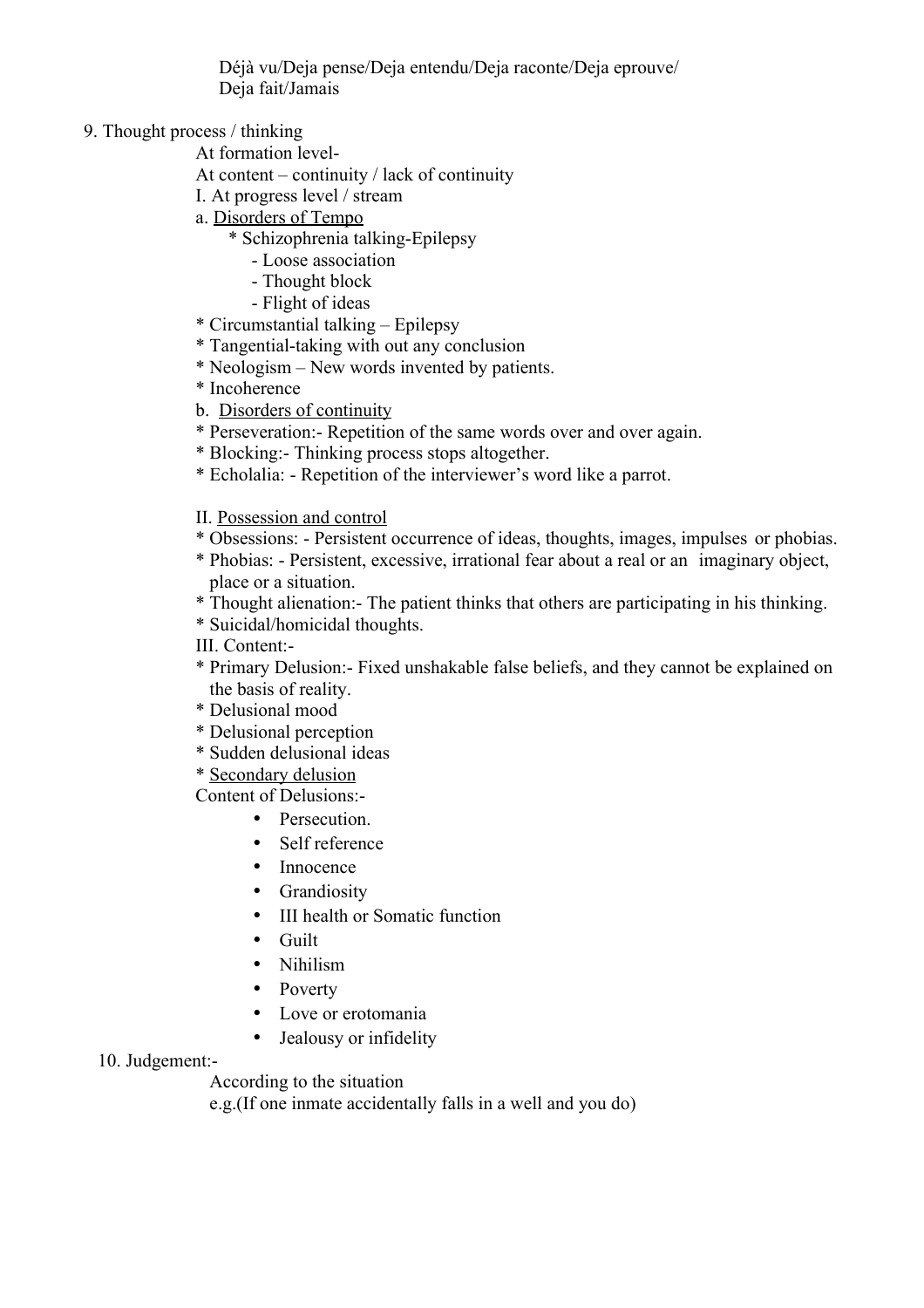11. Insight:-

Awearness Reason for hospitalization Accepts / Not accepts / Accepts fees treatment not required Types - Intellectual-awareness at mental level - Emotional – aware and accepts Duration

# 12. Orientation:-

Oriented to – time Place Person

#### 13. Memory:-

Fairs / Festival Surrounding environment PM of country CM of state

#### 15. Attention:-

Normal Moderate Poor attention Any other

#### 16. Concentration:-

Good Fair Poor Any other

#### 17. Special points:-

Bowel & bladder habits Appetite Sleep Libido Any other

# Instructions for filling the MSE format:

- 1. Tick wherever relevant
- 2. Write brief observations wherever relevant
- 3. Based on the observations make the final conclusion

#### EVALUATION CRITERIA FOR M.S.E.

| S.NO           | <b>TOPIC</b>                     | <b>MAX MARKS</b> |  |
|----------------|----------------------------------|------------------|--|
| 1.             | Format                           |                  |  |
| 2.             | Content (Administration of test) |                  |  |
|                | and inference)                   | 06               |  |
| 3.             | Examination skill                | 02               |  |
| $\overline{4}$ | Bibliography                     |                  |  |
|                |                                  | <b>TOTAL</b>     |  |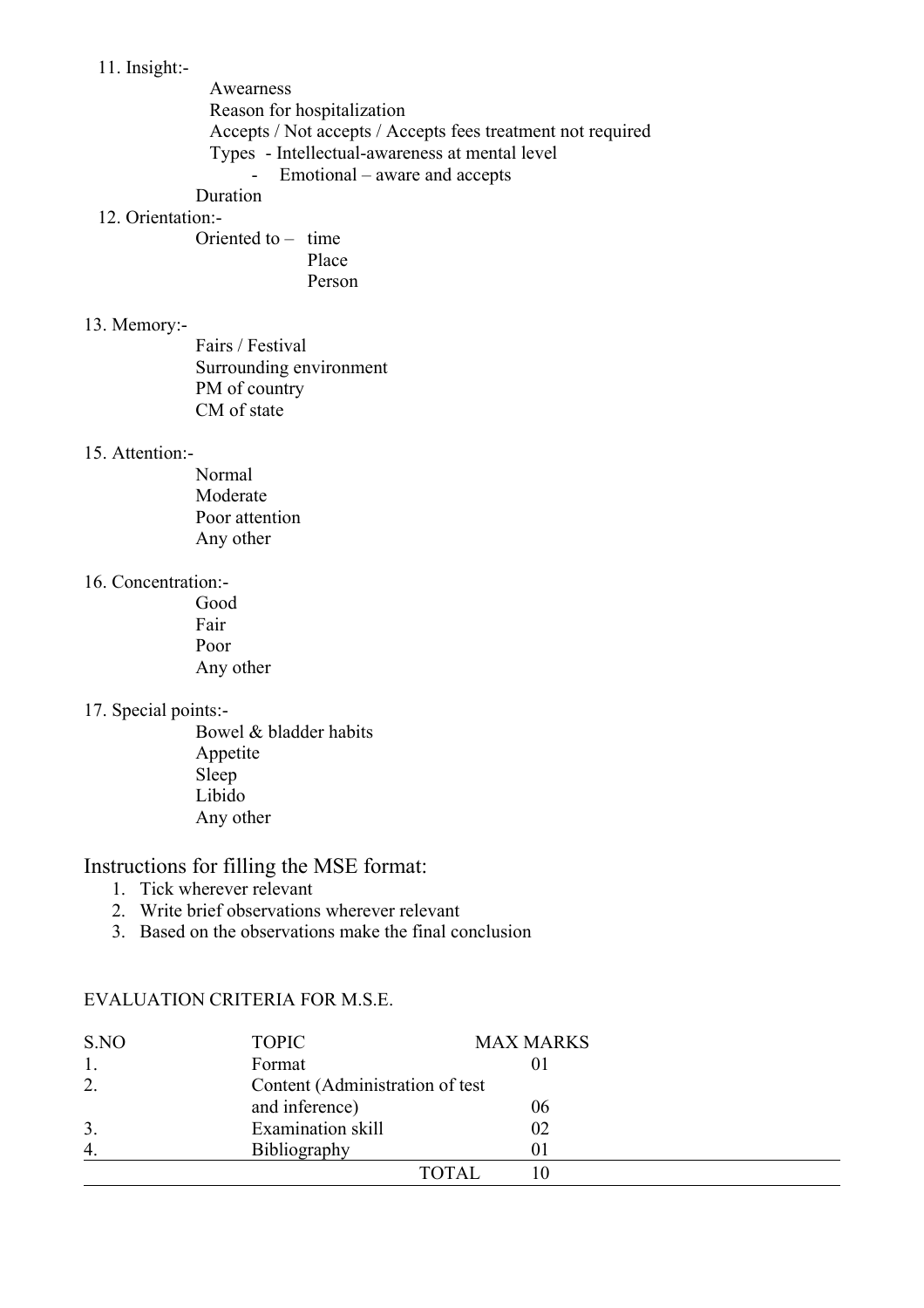## **EVALUATION FORMAT PROCESS RECORDING**

- 1. Identification data of the patient.
- 2. Presenting Complaints
	- a. According to patient
	- b. According to relative
- 3. History of presenting complaints
- 4. Aims and objectives of interview
	- a. Patients point of view
	- b. Students point of view
- 5. 1<sup>st</sup> Interview
	- Date
	- Time

**Duration** 

Specific objective

| Sr.No. | Participants | Conversation | Inference | Technique used |  |
|--------|--------------|--------------|-----------|----------------|--|
|        |              |              |           |                |  |
|        |              |              |           |                |  |
|        |              |              |           |                |  |
|        |              |              |           |                |  |

6. Summary

Summary of inferences Introspection

Interview techniques used: Therapeutic/Non therapeutic

- 7. Over all presentation & understanding.
- 8. Termination.

#### **Evaluation format of process recording**

| History taking                  | 02       |
|---------------------------------|----------|
| Interview technique             | 03       |
| Inferences drawn from interview | 03       |
| Overall understanding           | $\Omega$ |

Total marks 10

 $\mathcal{L}_\text{max}$ 

#### **Observation report of various therapies**

#### **ECT CARE STUDY**

Select a patient who has to get electro convulsive therapy Preparation of articles for ECT Preparation of physical set up

- Waiting room
- ECT room
- Recovery room

Preparation of patient prior to ECT Helping the patient to undergo ECT Care of patient after ECT Recording of care of patient after ECT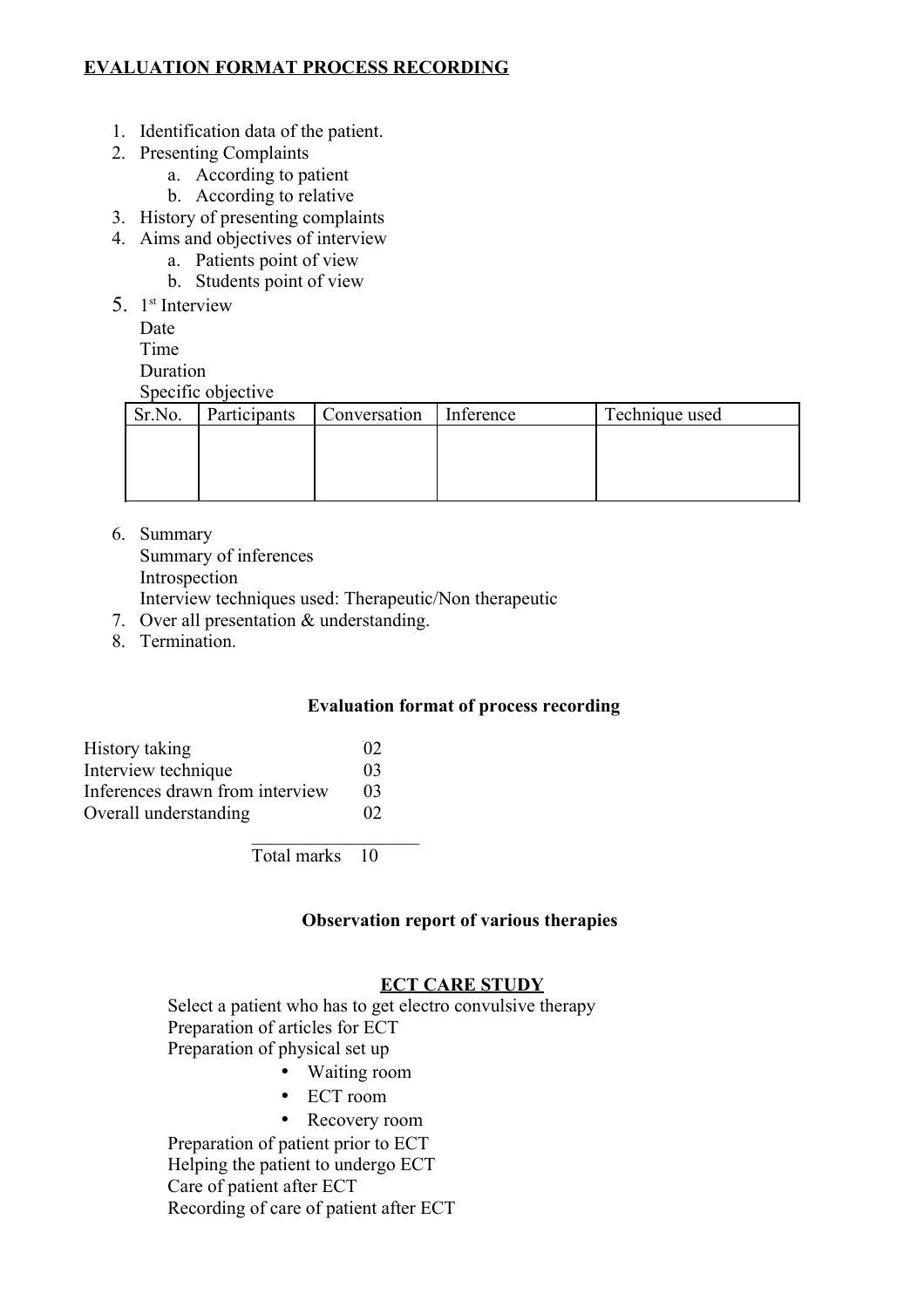**ECT Chart –** Name – Diagnosis – Age –  $Sex -$ Bed No. – TPR/BP – Time of ECT – Patient received back at –

|  | Time   Pulse   Respiration   Blood |          | Level of      | Remarks |
|--|------------------------------------|----------|---------------|---------|
|  |                                    | pressure | Consciousness |         |
|  |                                    |          |               |         |
|  |                                    |          |               |         |
|  |                                    |          |               |         |
|  |                                    |          |               |         |

### OBSERVATION REPORT – GROUP THERAPY

(Can be written in the form of report)

- 1. Name of the Hospital –
- 2. Ward No.  $-$
- 3. No. of patients in the ward –
- 4. No. of male patients in the ward –
- 5. No. of female patients in the ward –
- 6. No. of patients for group therapy
- 7. Objectives of group therapy –
- 8. Size of the group –
- 9. Diagnosis of patients in the group –
- 10. Heterogenous group –
- 11. Homogenous group –
- 12. Procedure followed
	- a. Introduction
	- b. Physical set up
	- c. Maintenance of confidentiality & privacy
- 13. Content of group therapy –
- 14. Summary of group therapy –
- 15. Remarks –

#### **Evaluation criteria for group therapy**

| Introduction to therapy | 02 <sub>1</sub> |
|-------------------------|-----------------|
| Purposes of therapy     | 03              |
| Preparation for therapy | 05              |
| Care during therapy     | 05              |
| Care after therapy      | 05              |
| Recording               | 05              |
|                         |                 |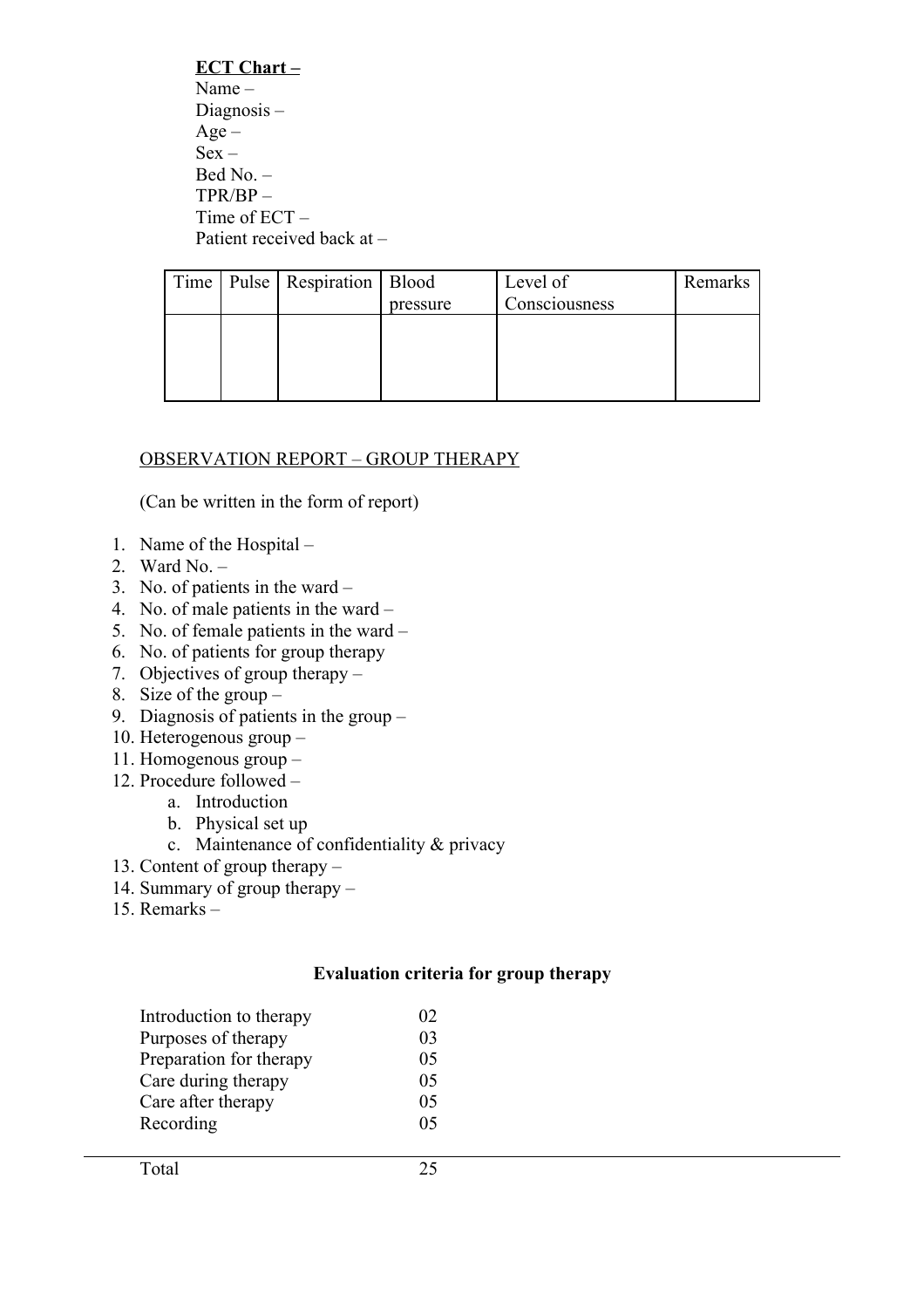# **CLINICAL POSTING EVALUATION**

| Name of the student            |  |
|--------------------------------|--|
| Year                           |  |
| Area of clinical experience :  |  |
| Duration of posting in weeks : |  |
| Name of the supervisor         |  |

|              | Scores:- $5$ = excellent, $4$ = Very good, $3$ = Good, $2$ = Satisfactory / fair, 1 = Poor |               |                |                |   |   |  |
|--------------|--------------------------------------------------------------------------------------------|---------------|----------------|----------------|---|---|--|
| <b>SN</b>    |                                                                                            | <b>Grades</b> |                |                |   |   |  |
|              | <b>EVALUATION CRITERIA</b><br>5                                                            |               | $\overline{4}$ | $\overline{3}$ | 2 | 1 |  |
| $\mathbf I$  | Understanding of patient as a person                                                       |               |                |                |   |   |  |
|              | A] Approach                                                                                |               |                |                |   |   |  |
|              | 1] Rapport with patient (family) relatives                                                 |               |                |                |   |   |  |
|              | 2] Has she collected all information regarding the patient/family.                         |               |                |                |   |   |  |
|              | B] Understanding patients health problems                                                  |               |                |                |   |   |  |
|              | 1] Knowledge about the disease of patient                                                  |               |                |                |   |   |  |
|              | 2] Knowledge about investigations done for disease.                                        |               |                |                |   |   |  |
|              | 3] Knowledge about treatment given to patient                                              |               |                |                |   |   |  |
|              | 4] Knowledge about progress of patients                                                    |               |                |                |   |   |  |
|              |                                                                                            |               |                |                |   |   |  |
|              | <b>Planning care.</b>                                                                      |               |                |                |   |   |  |
| $\mathbf{I}$ | 1] Correct observation of patient                                                          |               |                |                |   |   |  |
|              | 2] Assessment of the condition of patient                                                  |               |                |                |   |   |  |
|              | 3] Identification of the patients needs                                                    |               |                |                |   |   |  |
|              | 4] Individualization of planning to meet specific health needs of                          |               |                |                |   |   |  |
|              | the patient.                                                                               |               |                |                |   |   |  |
|              | 5] Identification of priorities                                                            |               |                |                |   |   |  |
|              |                                                                                            |               |                |                |   |   |  |
|              | <b>Teaching skill.</b>                                                                     |               |                |                |   |   |  |
| III          | 1] Economical and safe adaptation to the situation available                               |               |                |                |   |   |  |
|              | facilities                                                                                 |               |                |                |   |   |  |
|              | 2] Implements the procedure with skill/speed, completeness.                                |               |                |                |   |   |  |
|              | 3] Scientific knowledge about the procedure.                                               |               |                |                |   |   |  |
|              |                                                                                            |               |                |                |   |   |  |
|              | <b>Health talk</b>                                                                         |               |                |                |   |   |  |
|              | 1] Incidental/planned teaching (Implements teaching principles)                            |               |                |                |   |   |  |
| IV           | 2] Uses visual aids appropriately                                                          |               |                |                |   |   |  |
|              |                                                                                            |               |                |                |   |   |  |
|              | <b>Personality</b>                                                                         |               |                |                |   |   |  |
|              | Professional appearance (Uniform, dignity, helpfulness,<br>11                              |               |                |                |   |   |  |
|              | interpersonal relationship, punctuality, etc.)                                             |               |                |                |   |   |  |
| V            | Sincerity, honesty, sense of responsibility<br>21                                          |               |                |                |   |   |  |

Remarks of supervision in terms of professional strength and weakness

Total Marks: - 100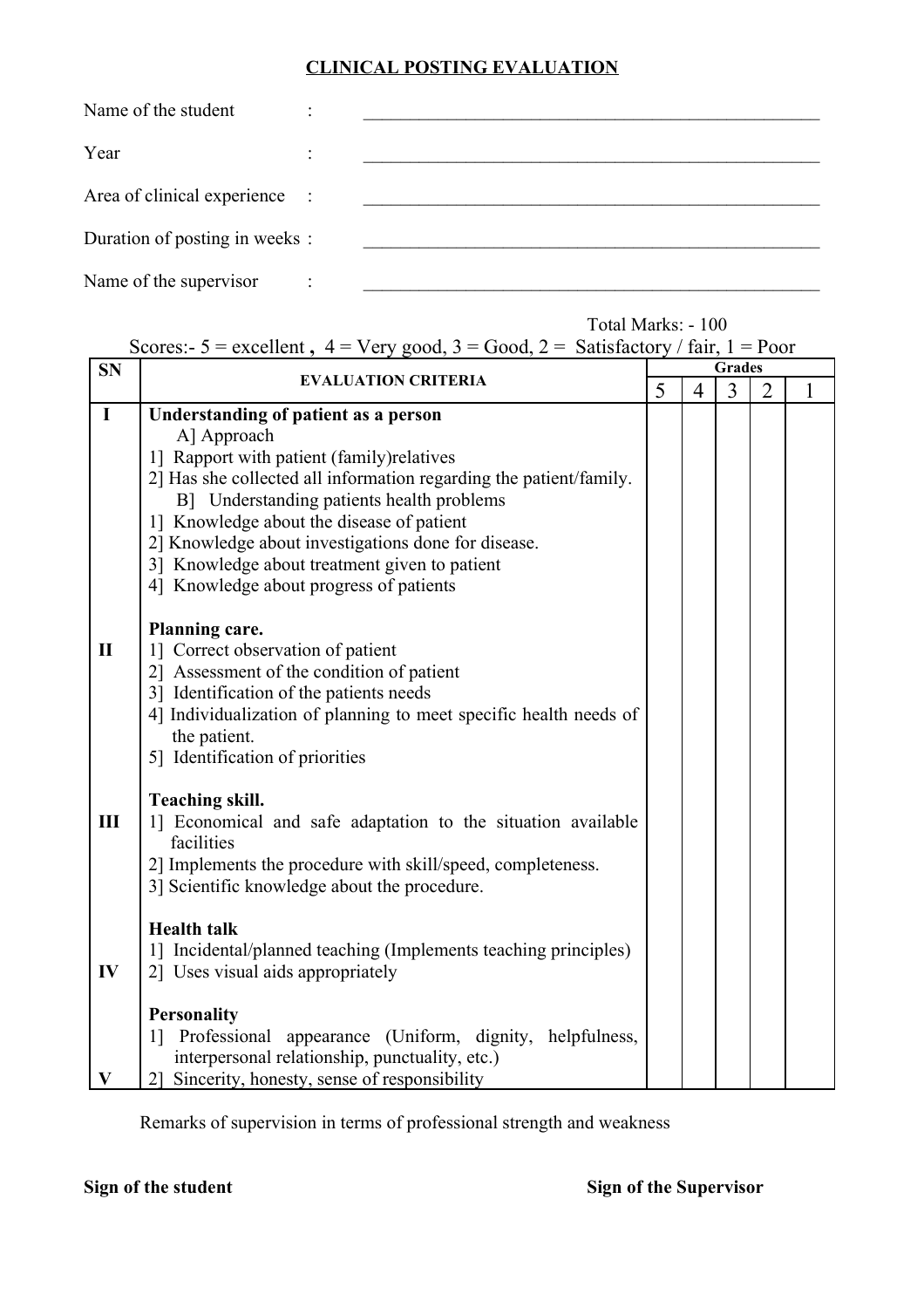# **DRUG BOOK / STUDY**

| Generic<br>Name | Dosage | Form/Strength<br>Inj/Tab/Syrup | Action<br>of Drug | Indication | Contraindicati<br>${\rm on}$ | Side<br>effects | Nursing<br>Implications/<br>Responsibilities |
|-----------------|--------|--------------------------------|-------------------|------------|------------------------------|-----------------|----------------------------------------------|
|                 |        |                                |                   |            |                              |                 |                                              |
|                 |        |                                |                   |            |                              |                 |                                              |
|                 |        |                                |                   |            |                              |                 |                                              |
|                 |        |                                |                   |            |                              |                 |                                              |
|                 |        |                                |                   |            |                              |                 |                                              |
|                 |        |                                |                   |            |                              |                 |                                              |
|                 |        |                                |                   |            |                              |                 |                                              |
|                 |        |                                |                   |            |                              |                 |                                              |
|                 |        |                                |                   |            |                              |                 |                                              |
|                 |        |                                |                   |            |                              |                 |                                              |
|                 |        |                                |                   |            |                              |                 |                                              |
|                 |        |                                |                   |            |                              |                 |                                              |
|                 |        |                                |                   |            |                              |                 |                                              |
|                 |        |                                |                   |            |                              |                 |                                              |
|                 |        |                                |                   |            |                              |                 |                                              |
|                 |        |                                |                   |            |                              |                 |                                              |
|                 |        |                                |                   |            |                              |                 |                                              |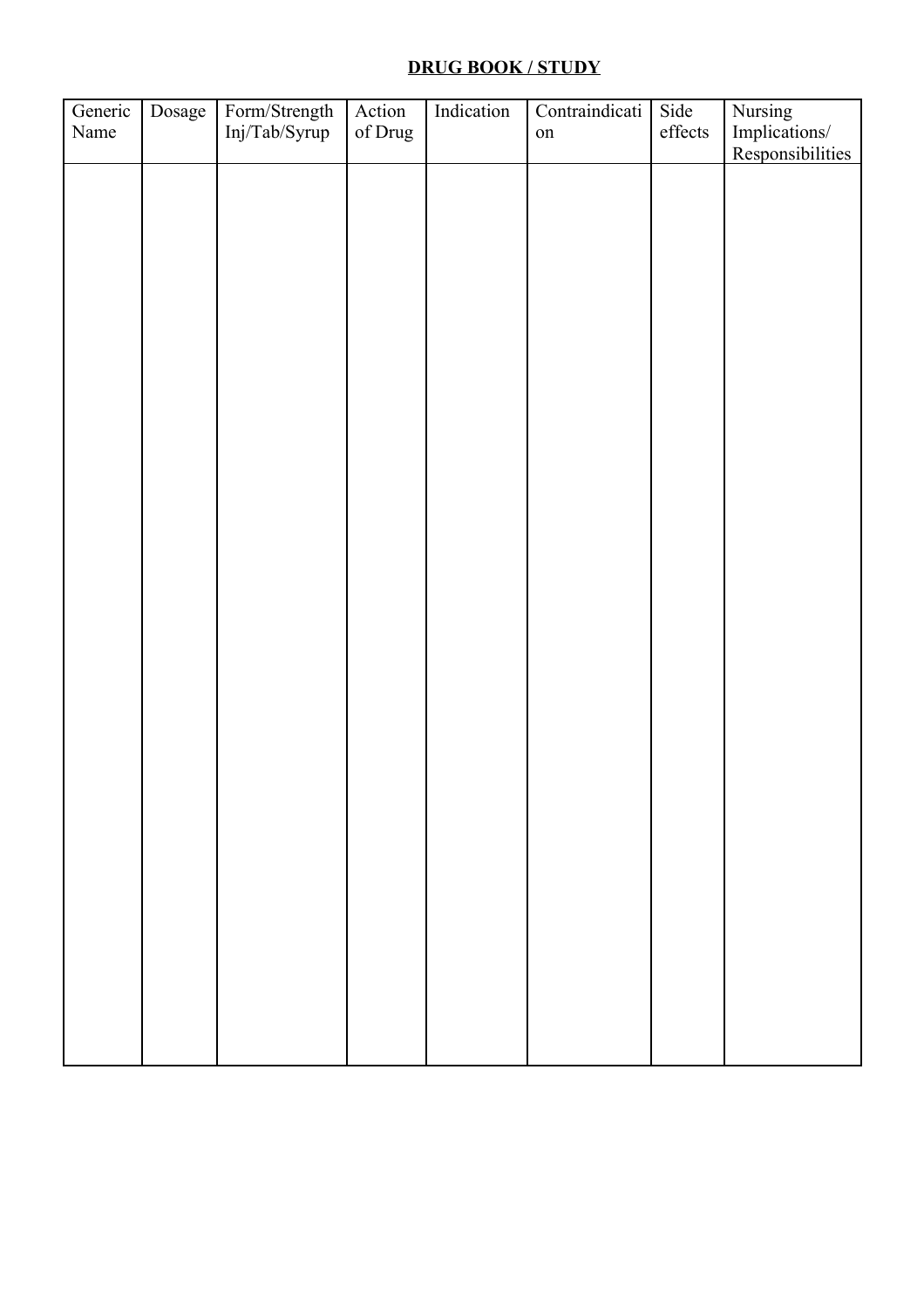#### **Maharashtra University of Health Sciences External Practical Evaluation Guidelines III Basic B.Sc Nursing Subject:-Mental Health Nursing 50 Marks**

| <b>Internal Examiner</b>                                                                                                                                                                                                                                                                                                    | 25 Marks                                                                              |
|-----------------------------------------------------------------------------------------------------------------------------------------------------------------------------------------------------------------------------------------------------------------------------------------------------------------------------|---------------------------------------------------------------------------------------|
| <b>Nursing Process (15 marks)</b><br>Assessment<br><b>Nursing Diagnosis</b><br>$\bullet$<br>Goal<br>$\bullet$<br>Outcome criteria<br>$\bullet$<br>Nursing intervention<br>$\bullet$<br>Rationale<br>$\bullet$<br>Evaluation<br>$\bullet$<br>Nurses notes                                                                    | 15 marks<br>3<br>2<br>1<br>1<br>3<br>$\overline{2}$<br>$\mathbf{1}$<br>$\overline{2}$ |
| Viva (10 Marks)<br>Knowledge about common psychiatric conditions<br>(psychotic, moods disorders)<br>Therapies used in mental disorders<br>$\bullet$<br>Drugs used in psychiatric disorders<br>$\bullet$                                                                                                                     | 10 Marks<br>5<br>$\overline{2}$<br>3                                                  |
| <b>External Examiner</b>                                                                                                                                                                                                                                                                                                    | 25 Marks                                                                              |
| <b>Mental Status Examination (15 Marks)</b><br>General appearance, behavior.<br>$\bullet$<br>Mood and affect<br>$\bullet$<br>Thought Process and speech<br>$\bullet$<br>Perception<br>$\bullet$<br>Cognitive function (memory, orientation, attention, concentration,<br>Intelligence, Abstraction)<br>Insight and Judgment | 15 marks<br>2<br>$\overline{2}$<br>4<br>$\overline{2}$<br>3<br>$\overline{2}$         |
| Viva (10 Marks)<br>Knowledge about common psychiatric conditions<br>(neurotic, stress related disorders, substance abuse, personality,<br>sexual and eating disorders)                                                                                                                                                      | 10 Marks<br>3                                                                         |
| National Mental Health Programs<br>Community-based Care<br>Therapeutic Approach                                                                                                                                                                                                                                             | $\overline{2}$<br>3<br>$\overline{2}$                                                 |